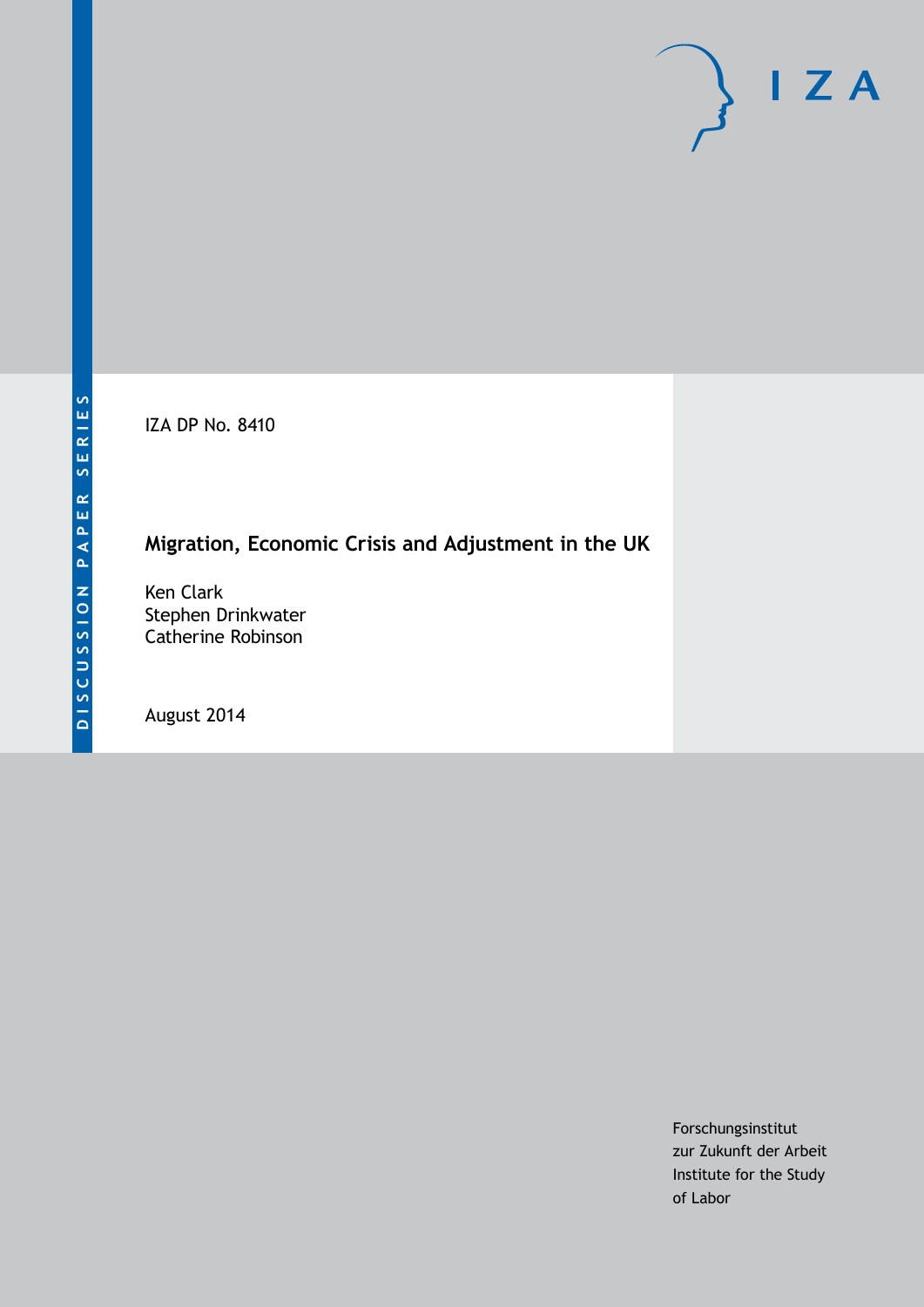# **Migration, Economic Crisis and Adjustment in the UK**

### **Ken Clark**

*University of Manchester and IZA*

### **Stephen Drinkwater**

*WISERD, Swansea University and IZA*

### **Catherine Robinson**

*University of Kent*

Discussion Paper No. 8410 August 2014

IZA

P.O. Box 7240 53072 Bonn Germany

Phone: +49-228-3894-0 Fax: +49-228-3894-180 E-mail: [iza@iza.org](mailto:iza@iza.org)

Any opinions expressed here are those of the author(s) and not those of IZA. Research published in this series may include views on policy, but the institute itself takes no institutional policy positions. The IZA research network is committed to the IZA Guiding Principles of Research Integrity.

The Institute for the Study of Labor (IZA) in Bonn is a local and virtual international research center and a place of communication between science, politics and business. IZA is an independent nonprofit organization supported by Deutsche Post Foundation. The center is associated with the University of Bonn and offers a stimulating research environment through its international network, workshops and conferences, data service, project support, research visits and doctoral program. IZA engages in (i) original and internationally competitive research in all fields of labor economics, (ii) development of policy concepts, and (iii) dissemination of research results and concepts to the interested public.

<span id="page-1-0"></span>IZA Discussion Papers often represent preliminary work and are circulated to encourage discussion. Citation of such a paper should account for its provisional character. A revised version may be available directly from the author.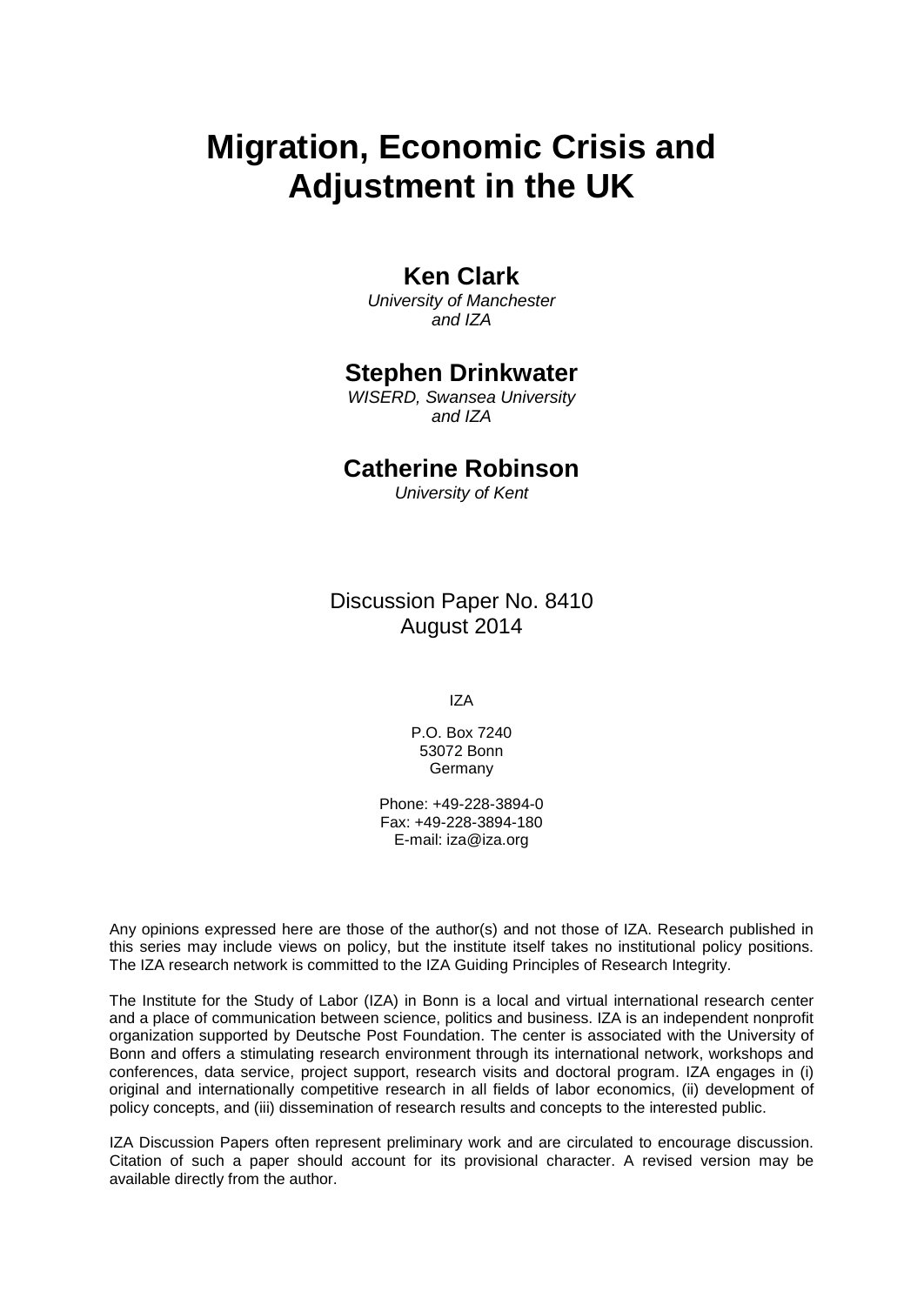IZA Discussion Paper No. 8410 August 2014

# **ABSTRACT**

# **Migration, Economic Crisis and Adjustment in the UK[\\*](#page-1-0)**

We examine changes in migration to the UK in the period leading up to the Great Recession and in its immediate aftermath. In so doing, we pay particular attention to the changing countries of origin of recent migration flows to the UK, especially in relation to migration from other parts of the EU. The evolving patterns of migrants' socio-economic characteristics and labour market outcomes are also analysed, including how these relate to changes in the economy and migration policy. Finally, we review evidence on the impact of migration on the UK labour market and government finances.

JEL Classification: F22, J61

Keywords: migration, policy, economic performance, United Kingdom

Corresponding author:

Stephen Drinkwater **WISERD** Swansea University Richard Price Building Singleton Park Swansea United Kingdom E-mail: [s.j.drinkwater@swansea.ac.uk](mailto:s.j.drinkwater@swansea.ac.uk)

Material from the Quarterly Labour Force Survey is Crown Copyright and has been made available by the Office for National Statistics (ONS) through the UK Data Service. We are also grateful to comments on an earlier draft from Martin Kahanec and an anonymous referee, as well as from participants at an IZA workshop on "EU Enlargement and Labor Markets: Migration, Crisis and Adjustment in an Enlarged (E)MU II" in Budapest. The views expressed in this study and errors therein are those of the authors.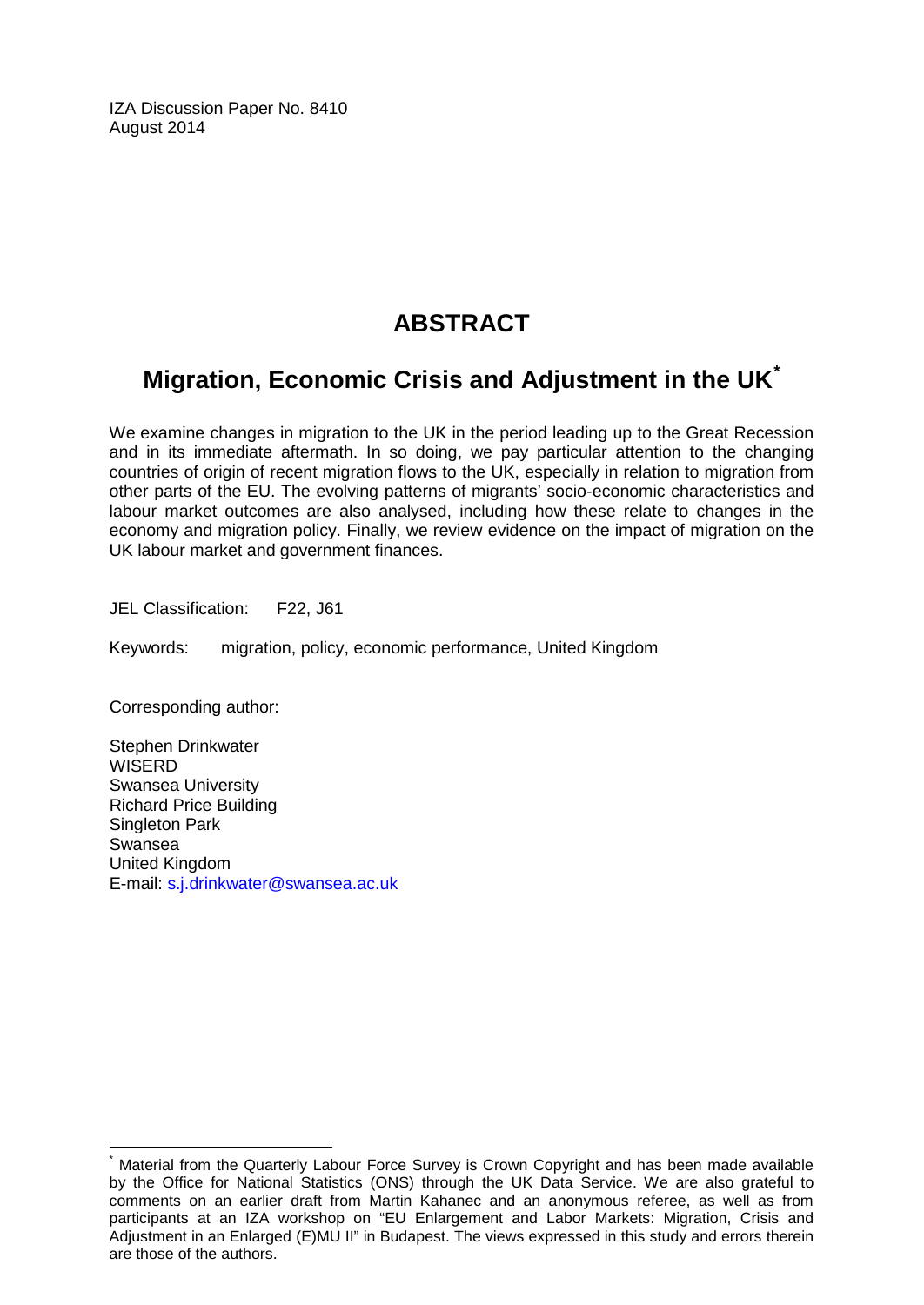#### **1. Introduction**

The United Kingdom (UK) provides a fascinating case study with which to examine international migration flows during and immediately after the Great Recession. This is because the UK experienced both a rapid growth in immigration, especially following European Union (EU) enlargement in 2004, and a particularly severe fall in output in the wake of the financial crisis of 2008. The UK was one of only three countries to essentially grant open access to migrants from the eight "Accession" countries (EU8) in 2004 and between December 2003 and December 2004 net migration to the UK increased by 66% from 148,000 to 245,000. At least two-thirds of this increase can be accounted for by migrants from the EU8. Furthermore, following a 15 year period of sustained economic growth of around 3% per annum, the UK economy was severely affected by the global financial crisis that began in 2007. Real GDP fell by over 6% between early 2008 and mid 2009, with sectors such as banking being particularly affected. However, the decline in employment over this period was more muted since the employment rate fell by only 2 percentage points, with Gregg and Wadsworth (2010) suggesting that this discrepancy was due to factors such as the pro-active policy measures introduced by the UK government and modest wage settlements at the beginning of the recession.

Historically the UK has experienced net emigration although this reversed in the mid-1980s as a result both of policy changes, improvements in the opportunities for migrants in the UK and a reduction in emigration (Hatton, 2005). In international terms, even after the very large waves of migration in the 2000-2010 period, the UK has net migration rates, expressed as a proportion of the population, below those of traditionally 'immigrant' countries such as Australia, Canada and the US and also below those of Spain and Italy, but higher than those of other Northern European countries such as France, Germany and Scandinavia. Within this context, we present a range of statistics associated with international migration in relation to the UK and attempt to draw linkages with the economic fluctuations that have been observed, as well as with changes to migration policy.

Following a brief review of the UK's recent economic performance and the main changes to migration policy, we examine how migration flows to the UK have evolved over the past decade or so, focusing primarily on migrants from other parts of the EU. In addition to tracking changes in the volume of immigrants, the origin and composition of migration flows will also be analysed. The stock of immigrants in the UK will then be considered in relation to areas of origin, socio-economic and labour market characteristics. This is followed by a discussion of the impact of immigration on various aspects of the economy, focusing particularly on the labour market and public finances.

#### **2. Recent Changes in the UK Economy and Migration Policy**

This section provides an overview of recent developments in the UK economy and migration policy in the UK. As a result of the integrated nature of the global financial system, it will also briefly discuss recent changes in the international economy and comment on the situation that has emerged following the Great Recession. The continuing crisis within the Eurozone has also slowed the recovery in many EU member states and this has also had an impact on the UK economy. Migration policy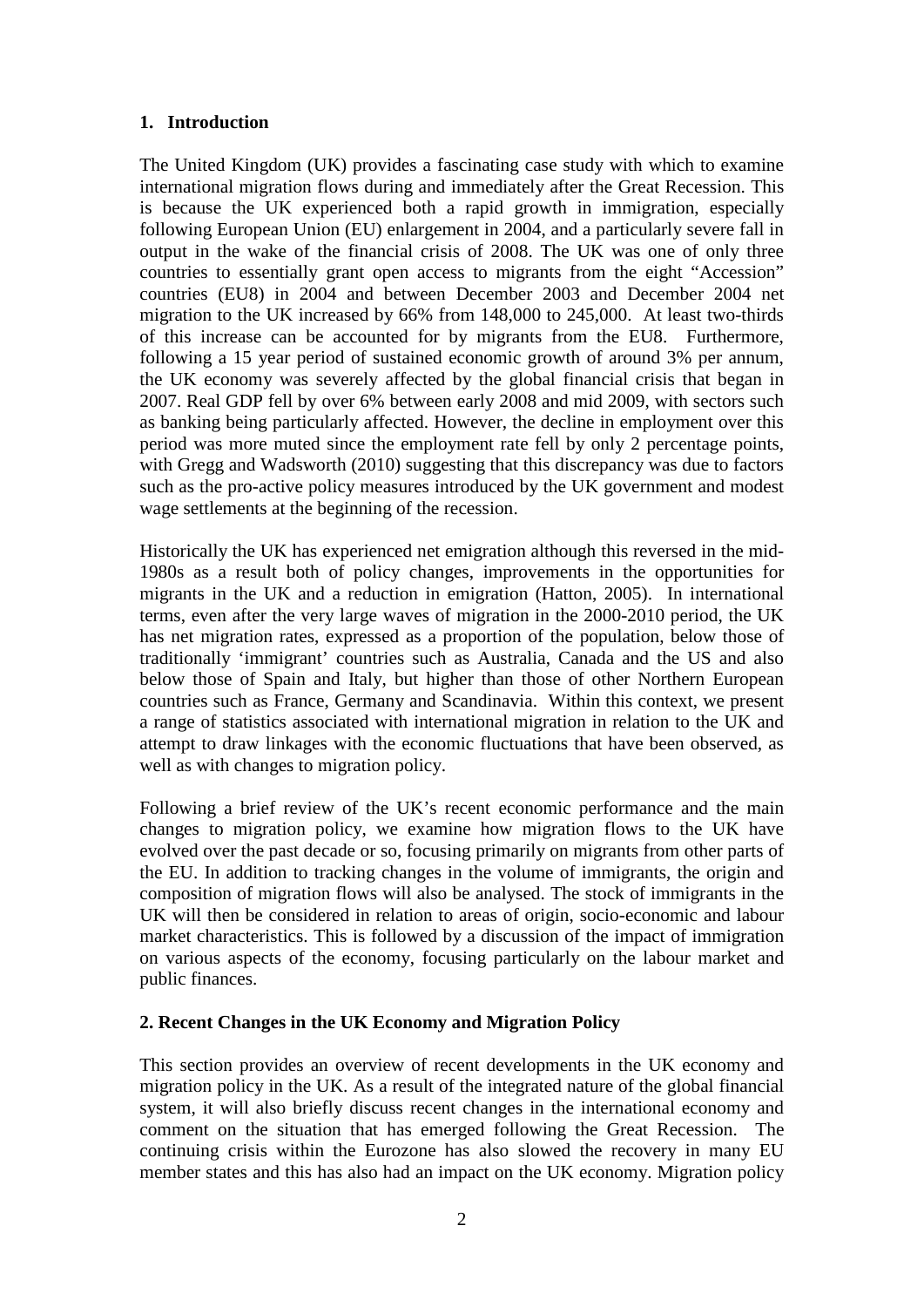in the UK is also influenced by international (especially EU) regulations and directives. However decisions that the UK government has taken with respect to the degree of openness of its borders, especially following recent EU enlargements, has had a major effect on migration flows.

The UK economy is best considered in an international context, especially in comparison to the four other large EU economies (France, Germany, Italy and Spain). The economic slowdown that followed the financial crisis of 2007 resulted in most nations seeing a quite substantial fall in growth in the 5 quarters that followed the start of 2008. The UK experienced one of the most severe declines, with growth falling by over 6 percentage points between the first quarter of 2008 and second quarter of 2009. The extent of the fall may be explained to some extent by the strong growth experienced between 2000 and 2007. During this period, the UK grew at almost the same rate as Spain - with both countries also experiencing a rapid increase in immigration over this period (Kangesnemi *et al.*, 2012) - and far faster than Germany, France and Italy. The UK has seen growth fluctuate since, with the slight recovery seen in 2009 and 2010 followed by a dip and then a return to fairly strong growth.

The change in employment in the UK generally remained positive up until 2009, albeit at a relatively low level since the annual increase in employment was around 1% for most of the 2000s. In contrast, Spain experienced very large changes in employment over the period, with an average growth rate of around 3.5% *per annum* in the period prior to 2008. The UK unemployment rate remained relatively constant at around 5% until the middle of 2008, which was relatively low by European standards. However, from mid-2009 there has been some convergence towards the EU average; the unemployment rate increased from just over 5% in the second quarter of 2008 to almost 8% by the second quarter of 2009 and then hovered around this level for some time. In terms of wage trends, whilst nominal wages in the UK appear to have climbed steadily over the past decade, slowing only in 2010-2011, real wages showed some growth in the early 2000s but were relatively flat between 2002 and 2009. From 2009, there has been a decline in the median level of real weekly wages, with real earnings returning to around their  $2000$  level.<sup>1</sup>

The New Labour government of Tony Blair which came to power in 1997 ushered in a shift in UK immigration policy. The main thrust of this change was to recognise the contribution of economic migration to the economy and to allow more migrants to enter the country through the work permit route – essentially a licensing system enabling employers to recruit workers from countries outside the EU. The most dramatic illustration of the change in policy regime, however, was the decision to allow migrants from the new accession countries to enter the UK in May 2004. Amongst EU countries, only the UK, Ireland and Sweden allowed free movement of EU8 nationals across their borders.<sup>[2](#page-4-0)</sup> Research commissioned by the government had predicted that the resulting flows would be small (Dustmann *et al.*, 2003); whilst it is

<sup>&</sup>lt;sup>1</sup> See Gregg and Machin (2012) for a more detailed discussion, including that real wage falls across the distribution of wages are not a usual feature of recessions in the UK.

<span id="page-4-1"></span><span id="page-4-0"></span> $2 \text{ Access to the UK labour market was more or less liberalised for EU8 migrants from May 2004. New }$ migrants coming to work in the UK were meant to register on the Worker Registration Scheme (WRS) within one month of taking up employment in the UK. However, it is thought that a relatively high proportion of those that should have registered, likely to be around a third, failed to do so (Drinkwater *et al.* 2009).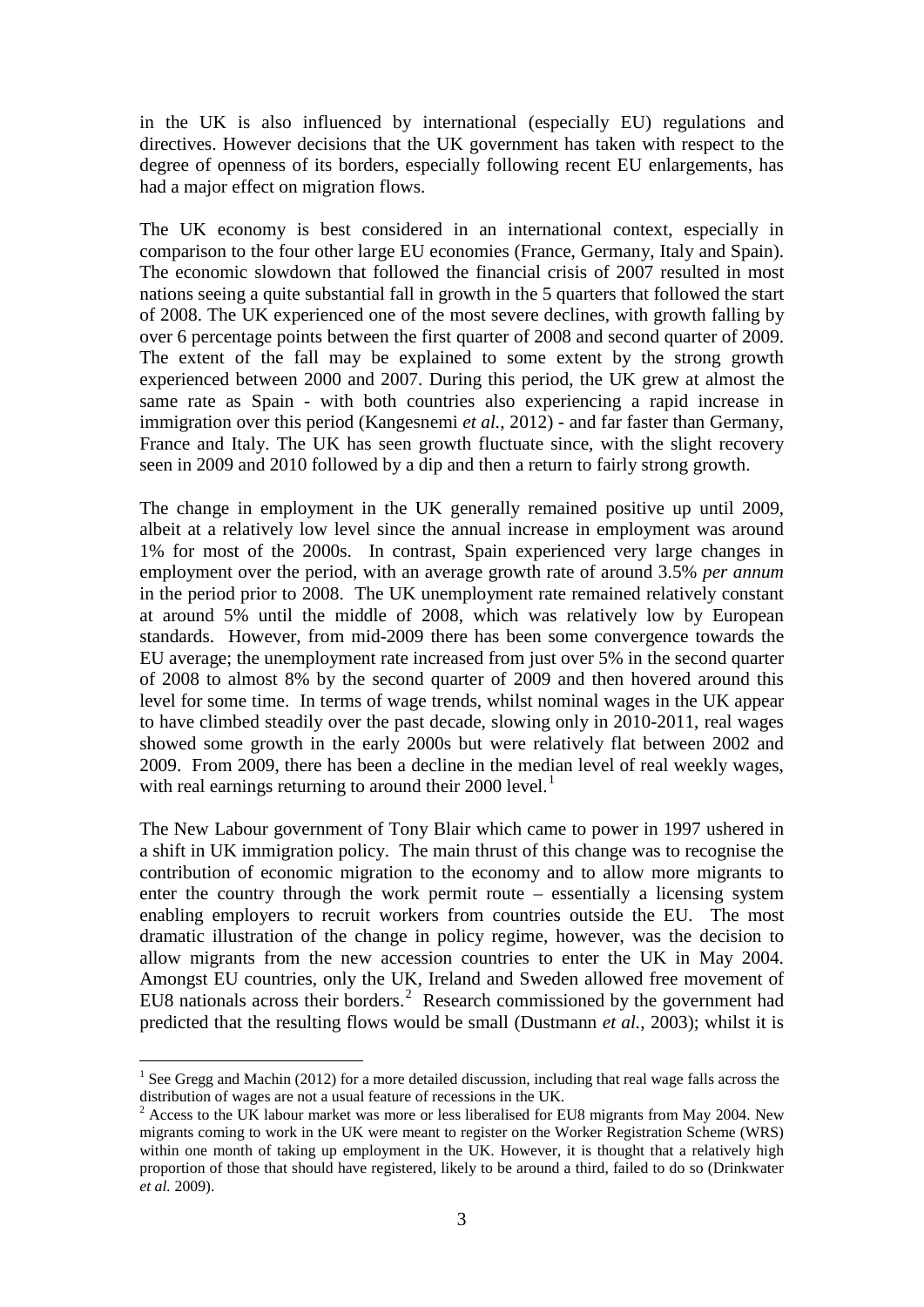in fact claimed that the government's decision led to the largest single immigration wave in UK history (Bauere *et al.*, 2007).<sup>[3](#page-4-1)</sup> By far the largest number of EU8 migrants to the UK came from Poland, with over 250,000 entering between May 2004 and June 2006 compared to a Polish-born population of around 60,000 according to the 2001 Census (Drinkwater *et al.*, 2009).<sup>[4](#page-5-0)</sup>

It is clear that the scale of EU8 migration post-2004 took the UK government by surprise and that subsequent policy was in part a (political) reaction to concerns raised by the perception promulgated in sections of the media that in many parts of the UK resident workers were now competing in the labour market with the newcomers. Subsequent policy towards Bulgarian and Romanian workers who faced restrictions on their movement to the UK when their countries joined the EU in 2007 was one reaction. Provision for Bulgarian and Romanians to come to the UK to do mainly low-skilled agricultural work has been made under the Seasonal Agricultural Worker Scheme (SAWS) and Sector Based Schemes (SBS) but since 2007 this has been available only to Bulgarians and Romanians at the expense of workers from other countries, particularly those from Eastern Partnership countries (e.g. Ukraine, Moldova and Belarus) who comprised a large proportion of those allowed to work in the UK agricultural sector between 2000 and 2007. In addition to entering the UK labour market via these schemes, Bulgarians and Romanians could also work in the UK prior to January 2014 if they were self-employed, as was the case with migrants from EU8 countries in the lead-up to the 2004 enlargement. As well as the legitimately self-employed, it has also been argued that there are a growing number of immigrants, including Bulgarians and Romanians, who are working effectively as paid-employees as a result of being *registered* as self-employed in the UK.

The introduction of the Points Based System (PBS) in 2008 can also be seen as a wider response to the challenges of the UK's responsibilities under EU treaties and law. The PBS which deals with economic and educational migrants from outside the European Economic Area (EEA) was the government's attempt to balance the, potentially competing imperatives of firstly being seen to be "in control" of the UK's borders and secondly enabling UK business to access the skilled labour force it needs. In effect, the PBS replaced the previous system of immigration by compressing over 80 work and study routes into the UK into five main tiers (Devitt, 2012). The explicit intention was to increase the average skill level of migrants from outside the EEA and the scheme awards points to migrants for educational qualifications and English language ability as well as targeting a list of "shortage" occupations. These occupations have to be deemed sufficiently skilled by the Migration Advisory Committee (MAC) to appear on the list.<sup>[5](#page-5-1)</sup>

#### **3. Recent Migration Flows to the UK**

This section initially uses the Long-Term International Migration (LTIM) estimates, which are produced by the Office for National Statistics (ONS), to examine recent

 $3$  However, the forecasts of migration flows were based on the assumption that Germany and other EU member states would open their borders to EU8 migrants at the same time as the UK.

<span id="page-5-2"></span><span id="page-5-0"></span> $4$  Estimates from the most recent Census indicate that the number of Polish migrants living in England and Wales had risen to around 580,000 by March 2011.

<span id="page-5-1"></span> $5$  Devitt (2012) discusses the process by which occupations appear on the list. Recent amendments that have been made to the PBS imply that the points aspect of the system is now more muted.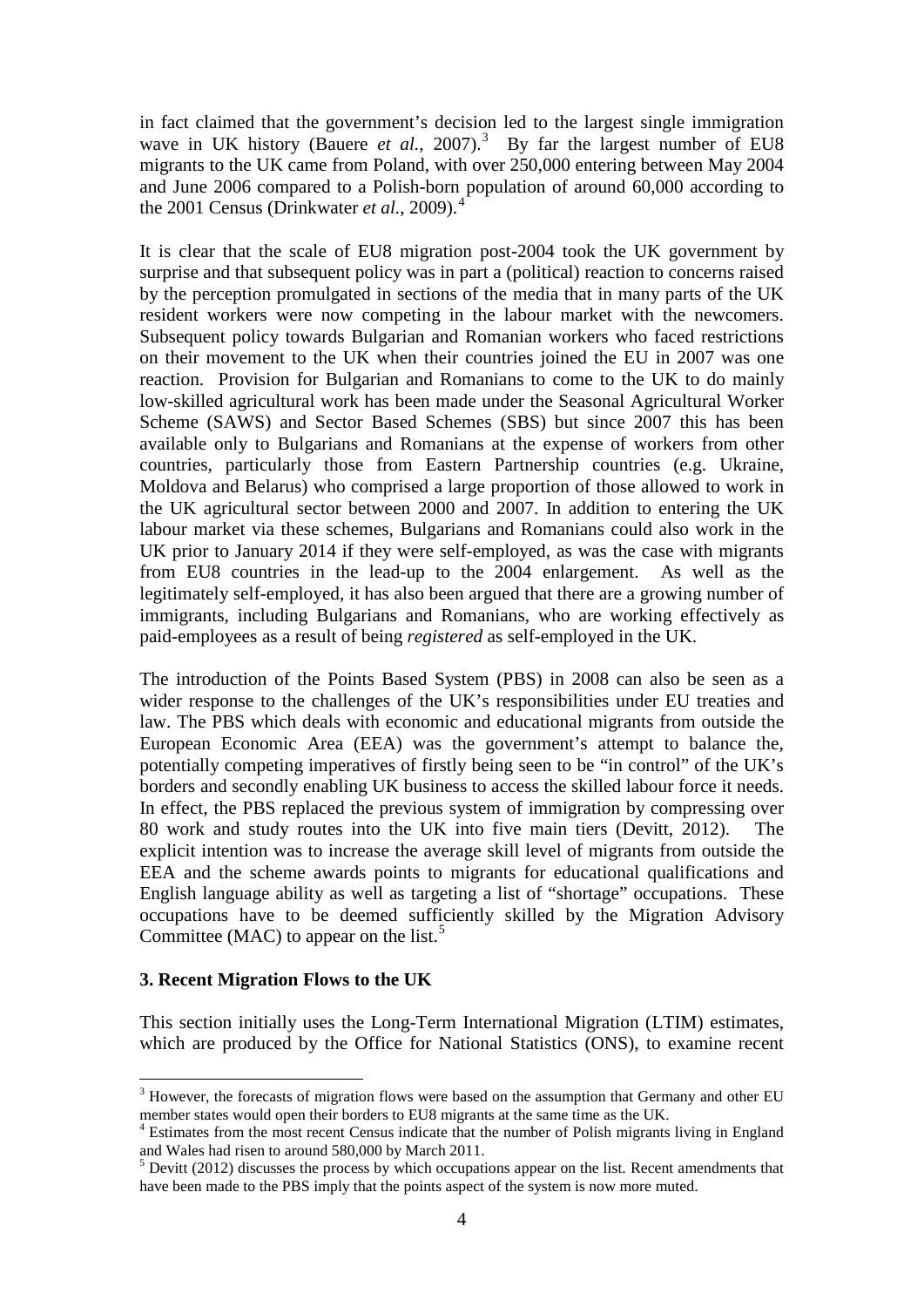migration flows to and from the UK. These are the headline/official migration figures that are reported for the UK in terms of year-on-year changes to gross and net migration flows and are available on a consistent basis back to 1991. Despite being the main method of measuring immigration to the UK, there are a number of criticisms of the LTIM data.<sup>[6](#page-5-2)</sup> These include that the estimates only relate to long term migration - those intending to stay in the UK for at least one year - which implies that they only partially cover the extent of migration to the UK. Given that the data are mainly obtained from a survey - the International Passenger Survey - that only samples a relatively small number of migrants, there are also concerns over the accuracy of the estimates. This is especially the case with regards to migrants from particular countries/regions or with particular characteristics.<sup>[7](#page-6-0)</sup> There are also some definitional issues such as whether students should be included in the estimates, with some organisations - including universities - arguing that students should be reported separately from other long-term international migrants.

Figure 1 shows that long-term immigration rose rapidly between 1997 and 2004, from just over 300,000 to almost  $600,000$  per annum, but has levelled off since then.<sup>[8](#page-6-1)</sup> This is to some extent due to the impact of the recession in the UK but other factors are also likely to have had an influence, including policy changes such as the introduction of the PBS. Emigration also increased from the late 1990s but not as sharply as immigration and has also dipped since 2008. As a result, net migration has increased quite substantially, with 1992 the only year in the last two decades when there was a net outflow of people from the UK. In particular, net migration rose from 48,000 in 1997 to 252,000 in 2010, before falling back to 216,000 in 2011.



**Figure 1: Estimated Long-Term Immigration and Emigration for the UK**

 $\frac{6}{7}$  For further information on the construction of the LTIM estimates, see ONS (2012).<br> $\frac{7}{95\%}$  confidence intervals for LTIM estimates are now reported by the ONS.

<span id="page-6-1"></span><span id="page-6-0"></span> $8$  These estimates include British citizens, see Figures 3 and 4 for the extent of out and return migration by Britons.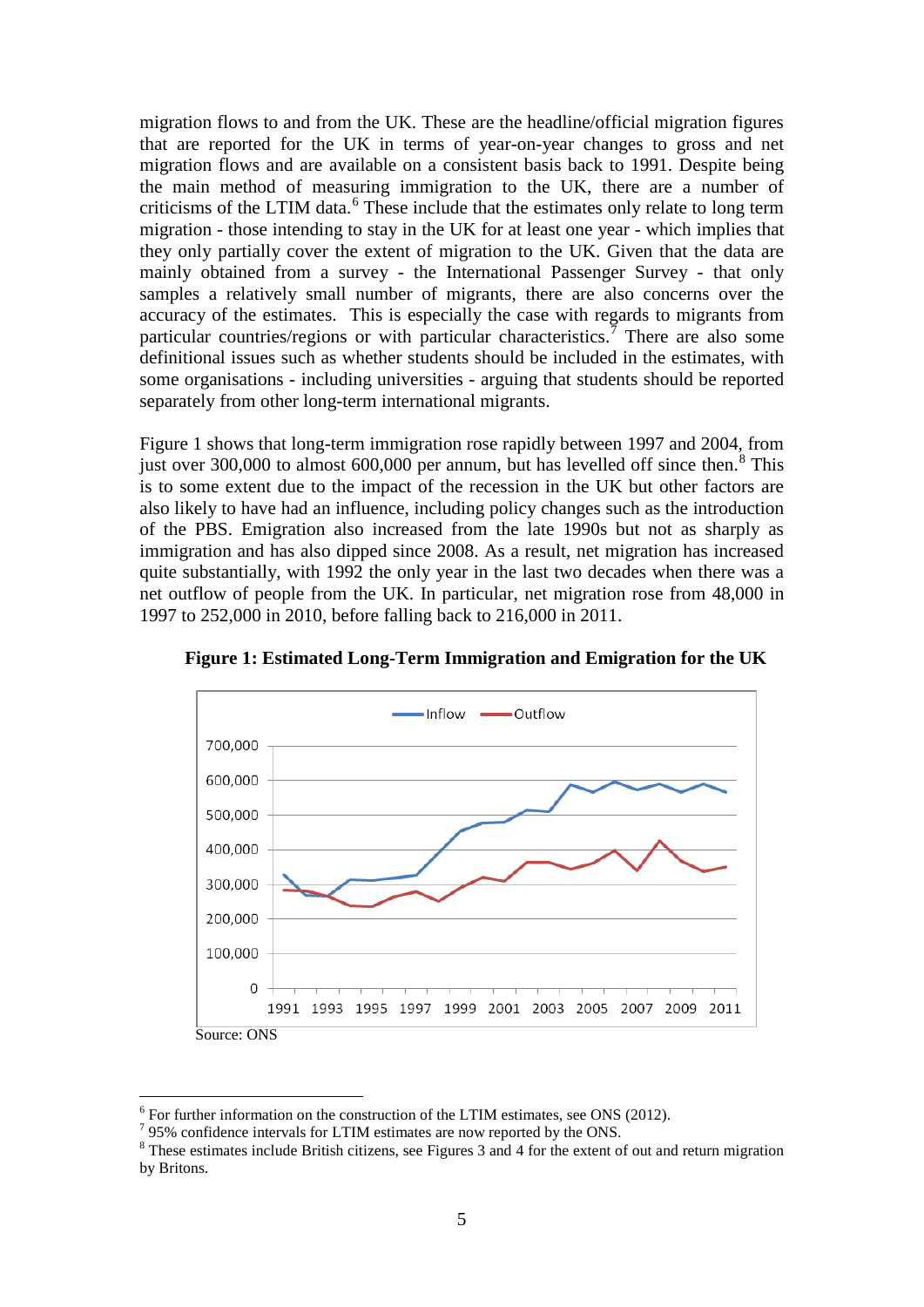The estimates for inflows into the UK from 2000 to 2011 are broken down into reasons for migrating to the UK in Figure 2. It can be seen that students are currently the largest group, followed by those moving to the UK for a job. The relative importance of these two reasons has changed since 2007, following an estimated fall of around 50,000 in the number arriving with definite job offers and with migrants entering through the study route continuing to experience strong growth up to 2010. The trends in the other reasons have been more stable, although there has been a noticeable decline in the 'other' category since 2002.



#### **Figure 2: Reason for Immigration to the UK**

Figure 3 shows inflows into the UK over the same period according to their region of citizenship. Four citizenship groups are identified. These are British, EU14, EU12 and non-EU.<sup>[9](#page-6-1)</sup> The most noticeable change in inflows within this period is observed for migration from the EU12. There were no estimates for inflows from these countries prior to 2004, but over 50,000 long term migrants were estimated to have arrived in the UK in the first year of accession. According to the TIM estimates, long term immigration from the EU12 peaked at 118,000 in 2007 and then dipped below 100,000 in 2009 and 2011. Long term immigration from EU14 countries rose fairly steadily between 2001 and 2008, reaching 90,000 in the latter year. Long term immigration from non-EU countries was highest in 2004, when it reached 370,000. Although migration to the UK from outside the EU has declined since then it has remained at over 300,000 in each of the subsequent years. Finally, return migration by British citizens has fluctuated within the range of 70,000 to 110,000.

<span id="page-7-0"></span> <sup>9</sup> Table A1 in the Appendix contains a list of the countries in the EU14 (pre-2004 member states, excluding the UK) and EU12 (countries joining the EU between 2004 and 2007) groupings, as well as the main countries of origin in the non-EU category.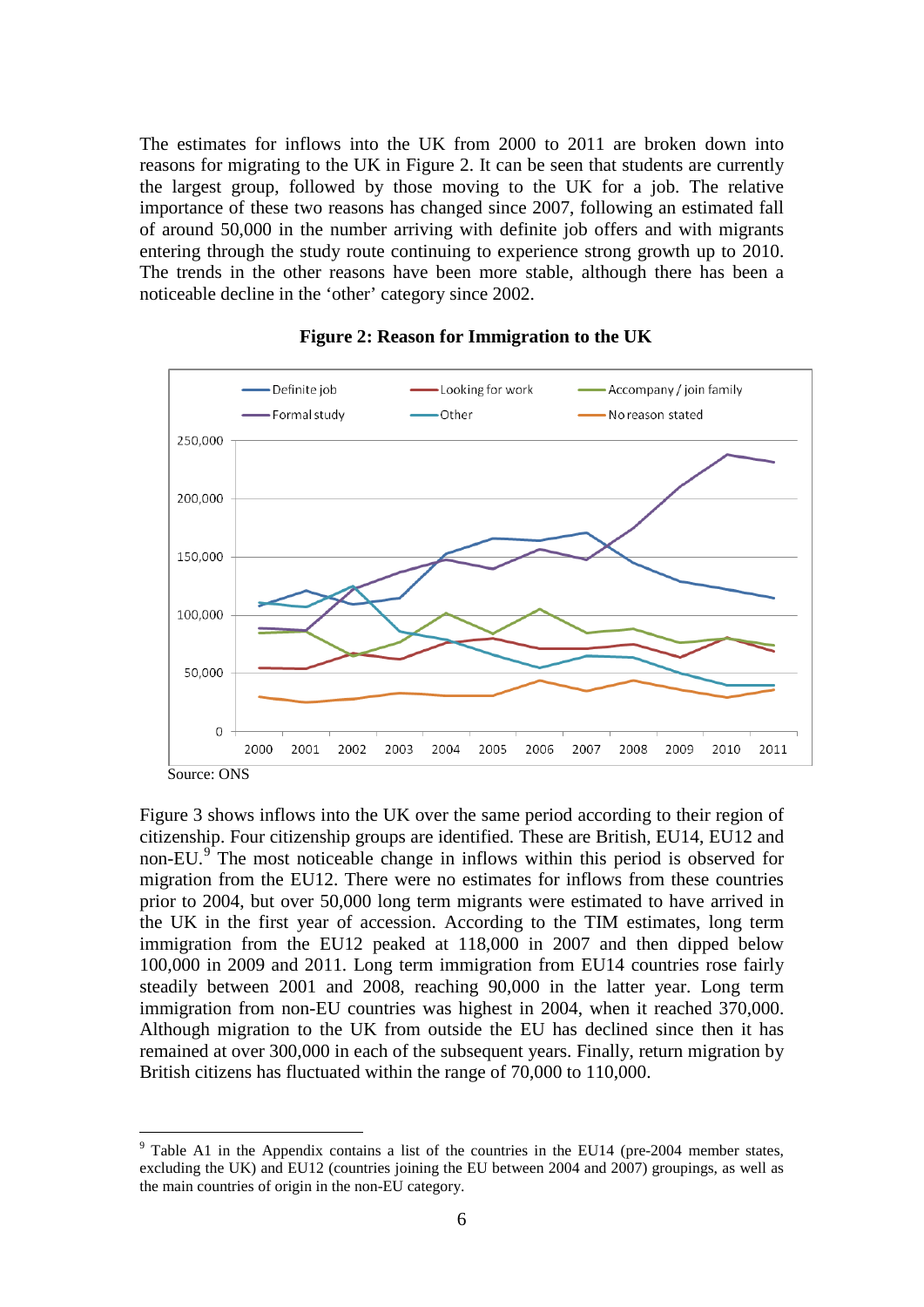

**Figure 3: Long Term Immigration to the UK by Citizenship Group**

The LTIM data also provide the main estimates of emigration from the UK. Figure 4 shows that the number of citizens from EU14 countries has remained at around the 50,000 mark since 2000. In contrast, return migration from the UK to the EU12 was fairly low until 2008 and then rose sharply in that year, with the estimated number of EU12 citizens leaving the UK more than three times higher than in 2007. Return migration to these countries has fallen since then and was below 50,000 in both 2010 and 2011. Emigration by citizens from non-EU countries has been at least 100,000 in each year since 2000 but these flows have been small in relation to immigration, which suggests a larger degree of permanent migration from non-EU countries, especially in comparison to migrants from the EU12. There was a fairly sharp decline in emigration by British citizens between 2006 and 2010, followed by a slight rise in 2011.

As mentioned previously, the LTIM estimates only relate to individuals intending to stay in the UK for at least a year and so do not capture short-term migration. This is important in the context of flows of European migrants to the UK since circular, seasonal and other types of temporary migrants are more likely to come from EU countries because of freedom of movement, as well as closer geographic proximity. Therefore in order to get a more complete picture of recent migration to the UK, that will also include temporary migrants, information from the National Insurance Number Registrations by Overseas Nationals **(**NINo) database, which is maintained by the Department of Work and Pensions (DWP) is now presented. This database contains information on overseas nationals registering for a national insurance number in the UK since 2002. The majority of registrants will have already taken up or are about to take up employment in the UK, including the self-employed, as well as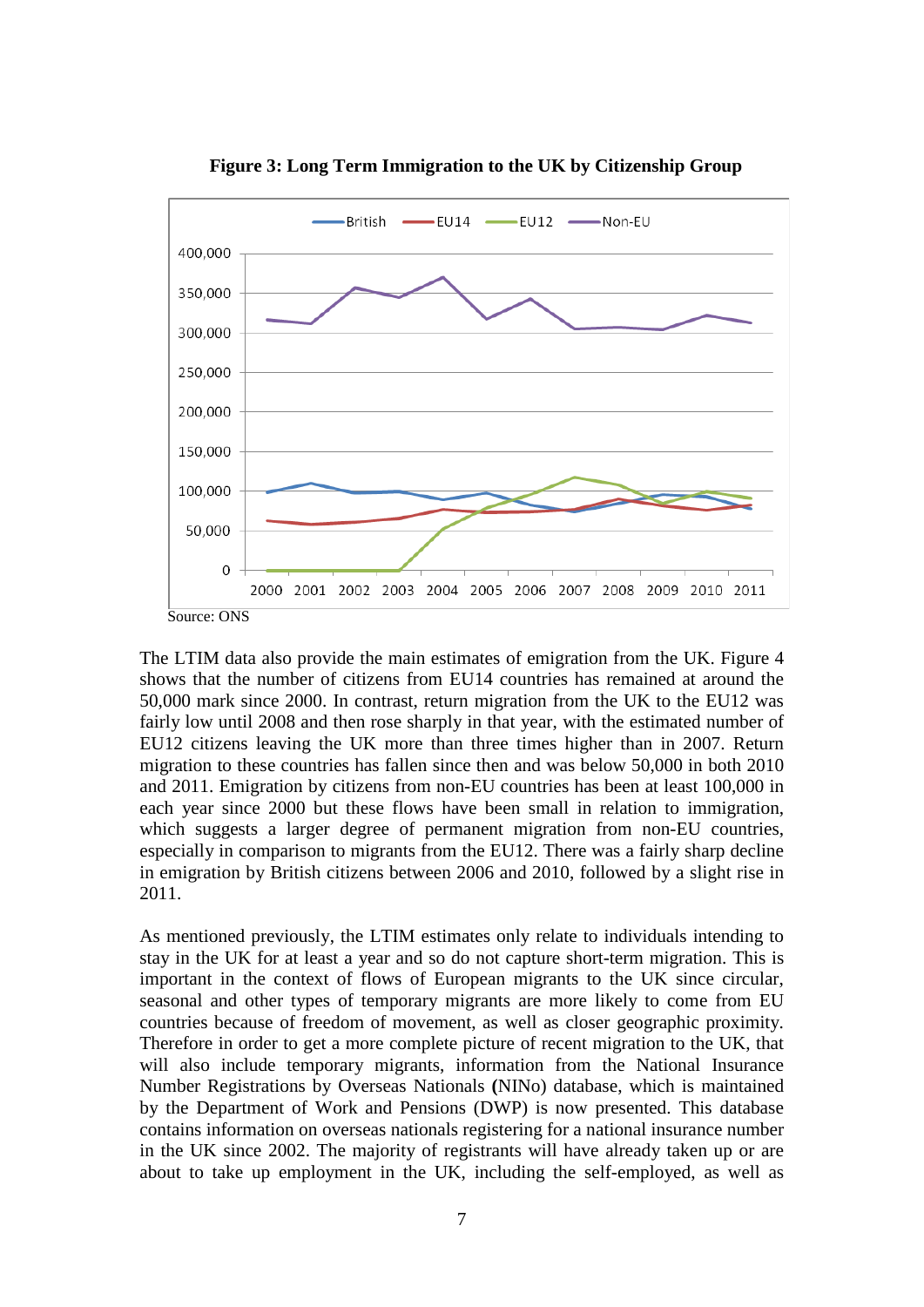recording some benefit claimants. The database should thus represent a relatively accurate record of new migrants entering the UK for the first time but it does not provide any information on individuals leaving the UK.



**Figure 4: Long-Term Emigration from the UK by Citizenship Group**

Figure 5 shows NINo registrations in the UK by nationals from the three sending areas examined in Figures 1-4 for the period between 2002 and 2011. The most noticeable aspect of the figure is the very rapid growth in NINo registrations made by nationals from EU12 countries between 2004 and 2007. This is consistent with high levels of short-term migration from these countries given that this increase is far more marked than the fairly steady rise in long-term immigration shown in Figure 3. Other studies such as Pollard *et al.* (2008) confirm that this was the case. NINo registrations from EU12 countries fell quite sharply when the UK economy was in the grip of the recession but then increased in both 2010 and 2011. In contrast, registrations from the EU14 have displayed a fairly steady increase since 2002, although a more rapid rise in 2010 and 2011 can also be observed. Registrations from outside the EU also showed a steady rise up to 2010 before dipping in 2011, which may be related to the tougher migration stance taken by the Coalition government.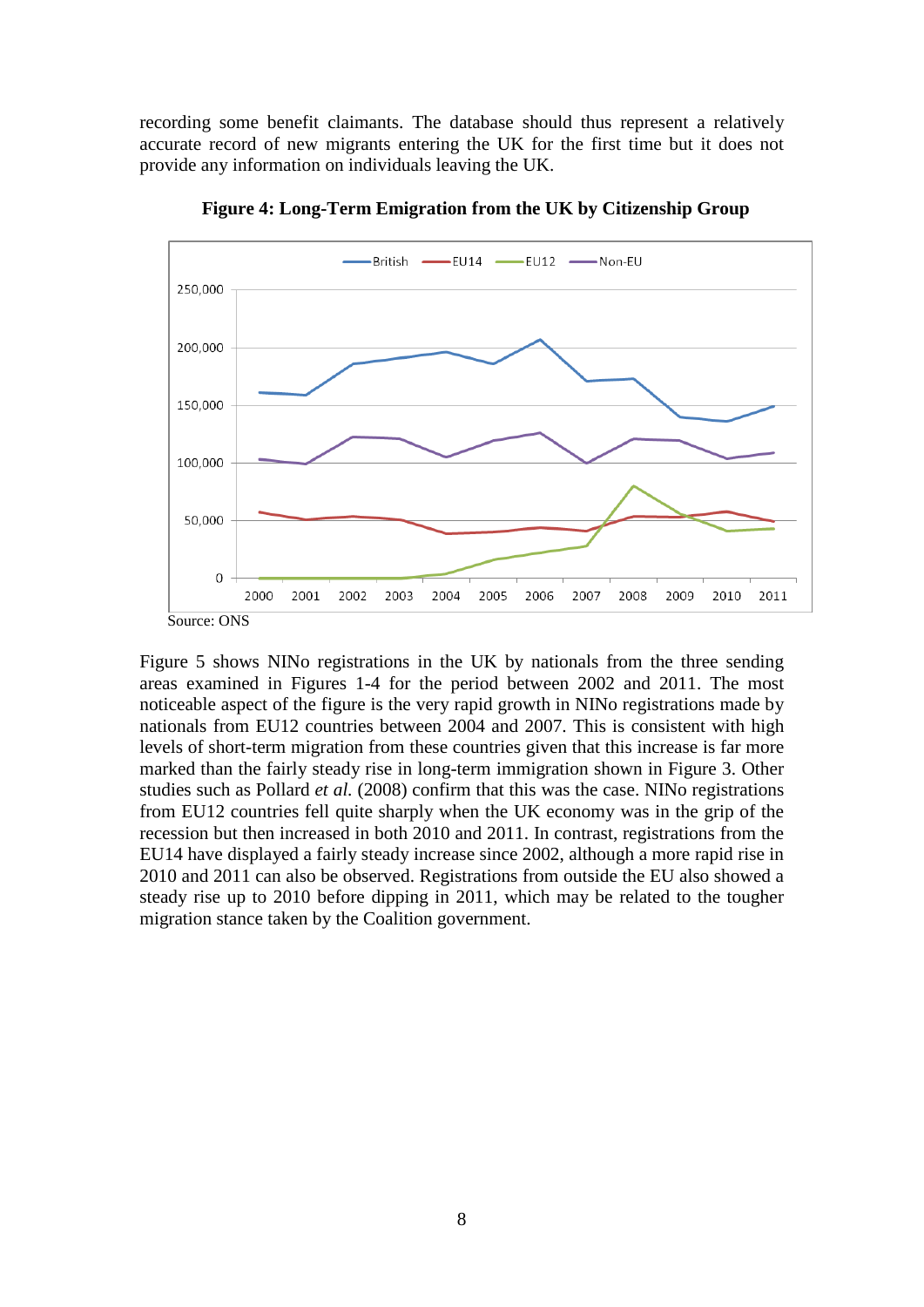

**Figure 5: NINo Registrations in the UK by Nationality Group**

In order to examine recent European migration flows to the UK more closely, Figure 6 splits the EU14 and EU12 each into two groups. For the former, these relate to registrants from Portugal, Italy, Ireland, Greece and Spain (PIIGS) - countries which were severely affected by the global financial crisis - and the Other EU14 countries. The other two groups shown in Figure 6 are the EU8 and other new member states (Malta, Cyprus, Bulgaria and Romania). The figure shows an increase in registrations from the PIIGS since 2007, which is particularly evident after 2009. The sharp increase and then decline in registrations from the EU8 is also clearly evident. There was a fairly large increase in registrations from other New-EU member states following the accession of Bulgaria and Romania in 2007, despite the transitional arrangements that were imposed by the UK government on migration from these countries. Registrations from other EU14 countries have also grown but at a fairly slow pace, rising from around 37,000 in 2002 to almost 54,000 in 2011. By way of comparison, registrations from the PIIGS increased from around the same level in 2002 to almost 94,000 in 2011.

Details on registrations from individual EU and selected non-EU countries are presented in Table A1 in the Appendix. The strong growth in registrations since 2009 from each of the EU member states most affected by the recession and Euro-crisis is clearly shown in the table. For example, NINo registrations from Spain and Greece more than doubled between 2009 and 2011 and increased by around 50% for the Irish and Italians and a third for Portuguese nationals. The recent pattern of registrations from EU8 countries has been quite different. In particular, inflows of migrant workers from Poland have declined quite considerably since peaking in 2007, with registrations in 2009-11 around a third of the level seen in 2007 when more than 240,000 NINos were allocated to Polish nationals. A similar reduction in percentage terms was also seen in registrations from the Slovak Republic. In contrast, inflows from the Baltic states have increased since the recession, with registrations from Latvia, Lithuania and Estonia increasing by 171%, 128% and 62% respectively between 2008 and 2011. NINo registrations from Bulgaria and Romania remained high but fairly stable from 2007 since inflows from these countries are regulated by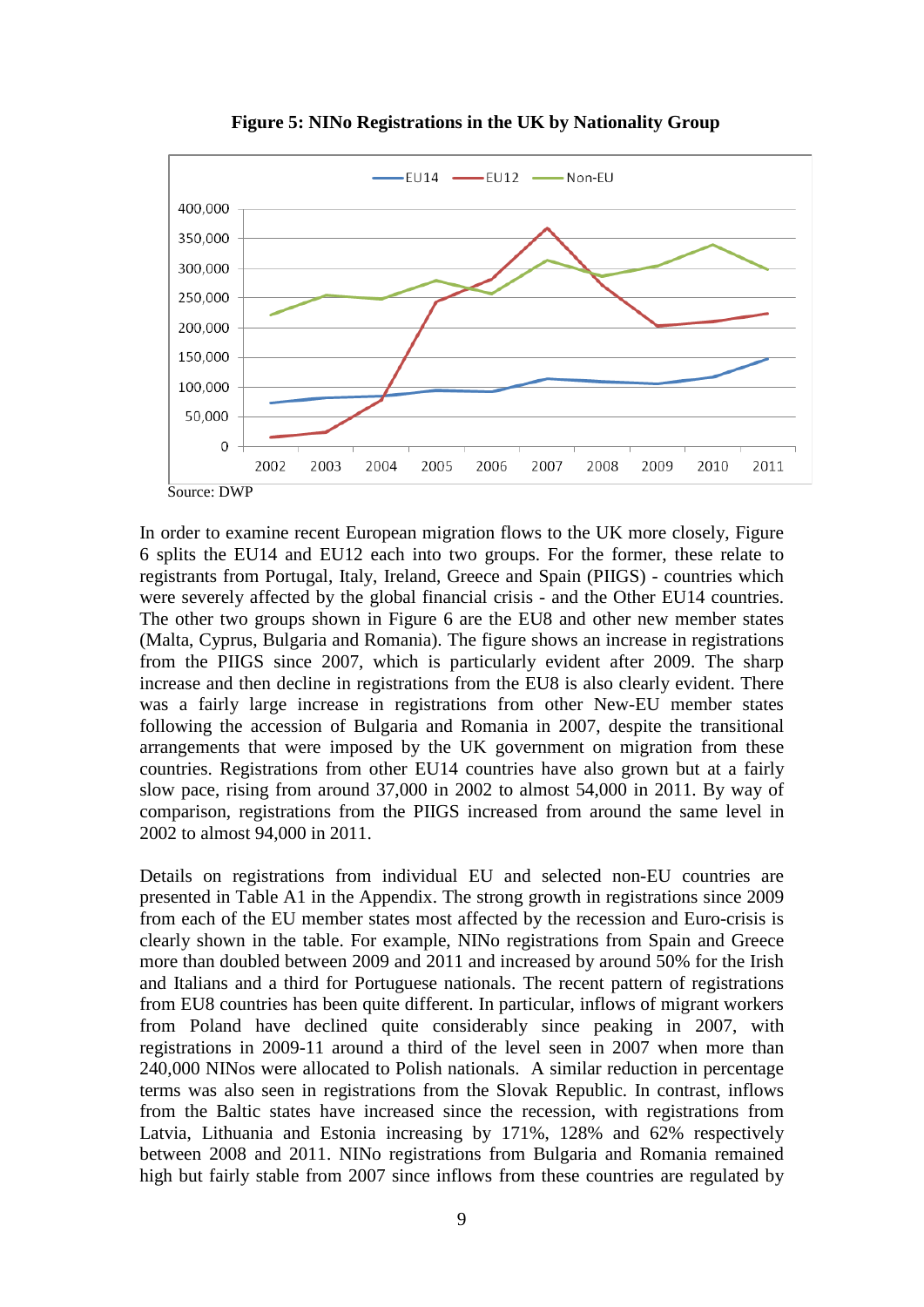the transitional arrangements. Registrations from Germany and France have also risen and these countries accounted for more than two-thirds of the registrations from other EU14 countries in 2011 compared to 60% in 2002.



**Figure 6: NINo Registrants in the UK by Grouped Country of Nationality**

The NINo database contains limited information on the characteristics of registrants specifically their gender, age band and area of residence in the UK. Table 1 reports changes in the broad characteristics of registrants from EU14 and EU12 countries and from outside of the EU across three periods: 2002-4, 2005-7 and 2008-11. These roughly correspond to pre-enlargement, post-enlargement and recession phases.

The table indicates that, while there is a slightly higher percentage of male registrants in each period, for all three groups new immigration is evenly split across genders. There have been some fluctuations though, with males accounting for around 56% of NINo registrants from EU12 countries in 2005-7 and 55% of non-EU registrants in 2008-11. The age structure of registrants from each of the three groups is also fairly similar, with around 80% of working age registrants under 35. There are again some variations, with the 16-24 age group accounting for an increased percentage of registrants. This may be have been influenced by greater student numbers in work (part-time - especially for non-EU countries), although the majority of recent arrivals from the EU12 states tended not to be students. Registrants from the EU12 have become less concentrated in London, with only a quarter residing there in the middle period, which is far lower than the equivalent percentages for those from the EU14 and from outside the EU.<sup>[10](#page-7-0)</sup> As a result, EU12 migrants have become fairly evenly dispersed across the UK, which is consistent with the geographical analysis of data

<span id="page-11-0"></span> $10$  A relatively high percentage of individuals from the EU14 have registered as overseas residents, although this has declined in recent years. For example, almost 9,600 (13%) registrants from EU14 countries registered from outside the UK in 2002 compared with 1,300 (1%) in 2011.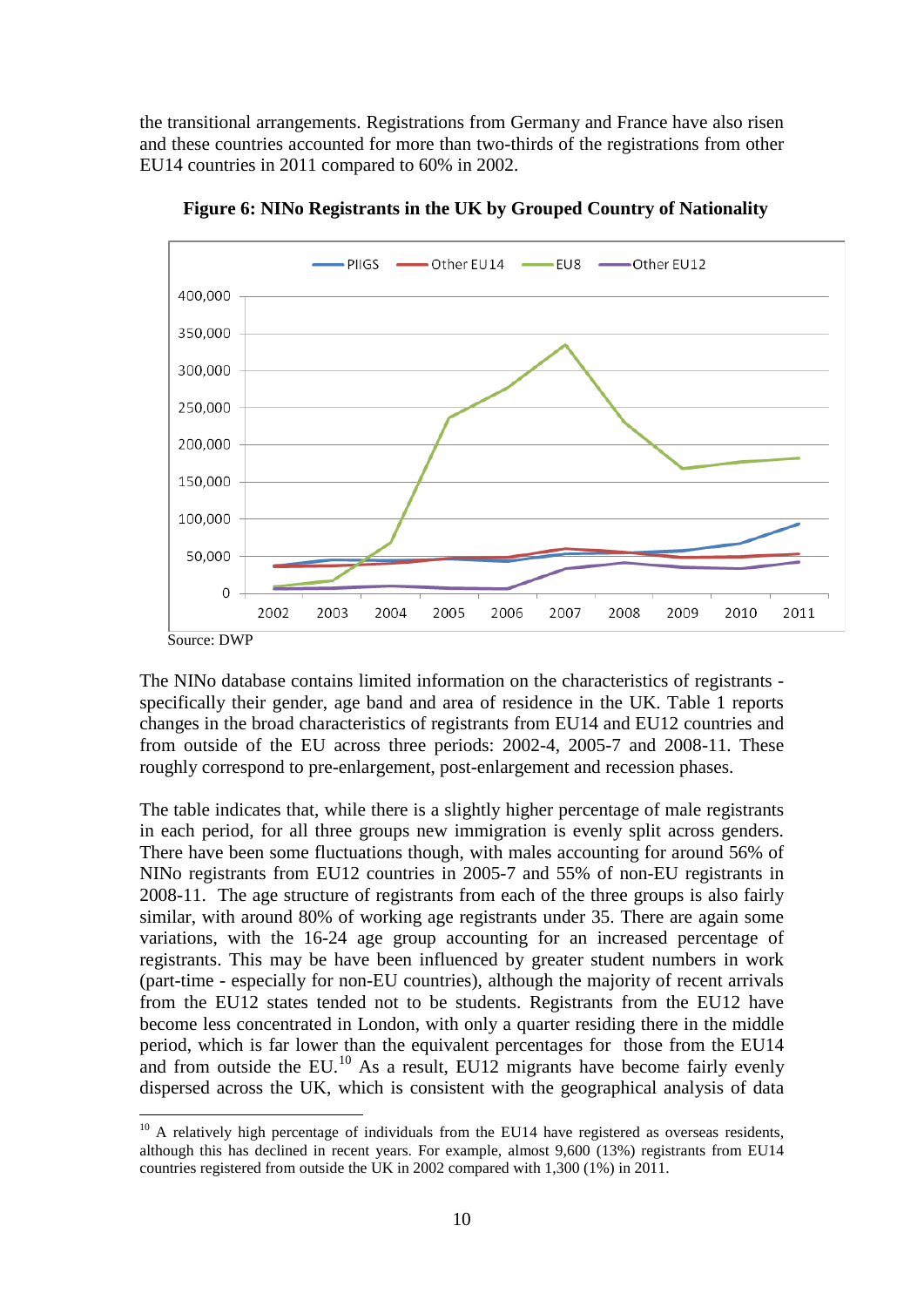from the WRS undertaken by Bauere *et al.* (2007) and McCollum and Findlay (2011). In contrast, recent migrants from the EU14 have become more concentrated in London, where 54% of registrants from these countries resided in 2008-11.

|                          | <b>EU14</b> |        |         |        | <b>EU12</b> |         |        | Non-EU |         |  |  |
|--------------------------|-------------|--------|---------|--------|-------------|---------|--------|--------|---------|--|--|
|                          | 2002-4      | 2005-7 | 2008-11 | 2002-4 | 2005-7      | 2008-11 | 2002-4 | 2005-7 | 2008-11 |  |  |
| % Male                   | 50.2        | 51.5   | 52.0    | 51.1   | 56.3        | 53.9    | 51.2   | 52.2   | 54.8    |  |  |
| % Aged 16-24             | 36.9        | 36.2   | 40.3    | 36.4   | 41.8        | 43.3    | 31.6   | 34.7   | 37.5    |  |  |
| % Aged 25-34             | 44.3        | 43.9   | 40.2    | 46.7   | 40.1        | 34.7    | 48.6   | 47.6   | 45.0    |  |  |
| % Aged $35+$             | 18.9        | 19.9   | 19.6    | 16.9   | 18.1        | 22.0    | 19.8   | 17.7   | 17.5    |  |  |
| % in London              | 41.6        | 45.6   | 53.7    | 48.7   | 25.2        | 28.2    | 43.6   | 44.1   | 47.5    |  |  |
| % in South/East          | 27.7        | 24.6   | 21.4    | 26.4   | 28.0        | 28.1    | 23.2   | 22.4   | 20.1    |  |  |
| % in Midlands            | 8.8         | 8.4    | 6.4     | 9.1    | 15.0        | 15.7    | 12.0   | 10.9   | 10.5    |  |  |
| % in North               | 10.7        | 10.4   | 8.9     | 8.8    | 16.4        | 14.8    | 14.6   | 14.2   | 14.1    |  |  |
| % in Devolved<br>Regions | 11.3        | 11.0   | 9.7     | 7.0    | 15.4        | 13.1    | 6.6    | 8.4    | 7.8     |  |  |

**Table 1: Characteristics of NINo Registrants in the UK by Nationality Group**

Source: DWP

Notes: London refers to the Greater London region, South/East consists of the regions of the East of England, South East and South West, Midlands consists of the East and West Midlands, North consists of the North East, North West and Yorkshire & the Humber, Devolved Regions consists of Northern Ireland, Scotland and Wales. The denominator used to calculate the regional percentages excludes registrants classified as overseas residents rather than living in the UK.

#### **4. Changing Socio-Economic and Labour Market Characteristics of Immigrants in the UK**

The previous section mainly focused on inflows of migrants to the UK. However, in order to obtain a more complete picture of how immigration to the UK has evolved over the past decade or so, especially in the light of changes affecting the economy, we now turn our attention to examining migration stocks. As well as considering how the size of immigrant groups has grown, we also analyse their socio-economic and labour market characteristics. This will be mainly undertaken using the Labour Force Survey (LFS), which is the main regular source of information for examining the socio-economic and labour market circumstances of sub-sections of the UK population. Data from the Annual Population Survey (APS), which incorporates respondents from the LFS but has a boosted sample size, will also be presented to obtain a more accurate indication of the size of particular immigrant groups.

Figure 7 describes changes between the first quarter of 2000 and the final quarter of 2011 in the estimated working age population for three immigrant groups: those born in the EU14, EU8 and in other countries.<sup>[11](#page-11-0)</sup> The figure shows that the number of immigrants from outside the EU has grown steadily since the start of the century, from around 1.5 million to over 2.6 million by the end of 2011. In line with data on

<span id="page-12-0"></span> $11$  These categories are examined since they are the ones that are used by the ONS to estimate working age populations from different immigrant groups on a consistent basis using the APS. The 2011 APS estimates are in line with those provided by the 2011 Census.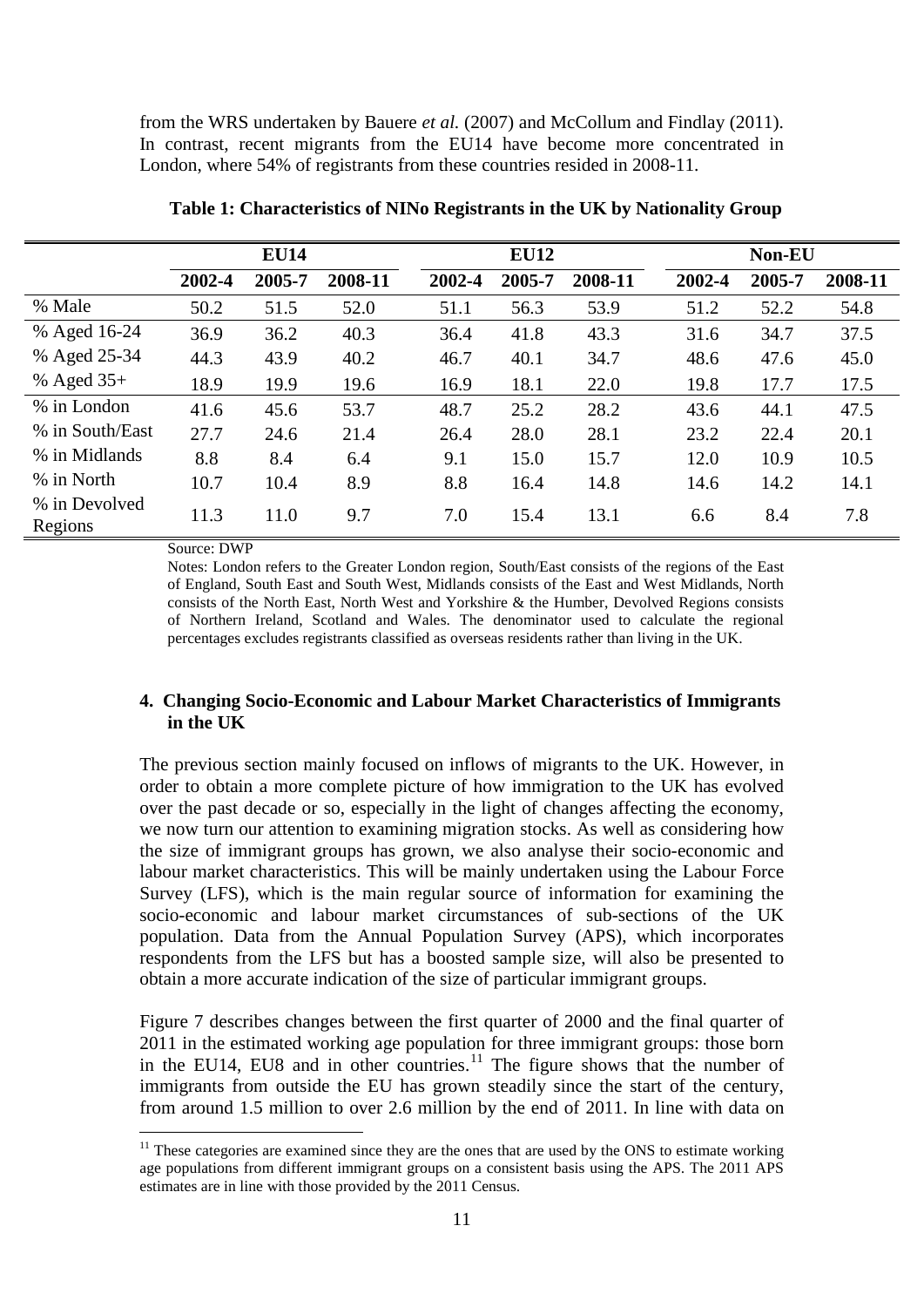migration flows to the UK, Figure 7 indicates that the population of working age EU8 immigrants was very small until just before 2004. It did, however, start to increase even before enlargement, with the estimates suggesting that there were less than 50,000 working age EU8 immigrants in the third quarter of 2003 but this had risen to more than 76,000 by the second quarter of 2004 and to almost 120,000 by the end of that year. The number of working age migrants from these countries then rose rapidly between 2005 and 2007 so that by the start of 2008, the estimated population of this group exceeded half a million. The estimated population of working age EU8 migrants stayed fairly constant at this level until the start of 2010 before rising again. By the end of 2011, there were estimated to be more than 700,000 working age migrants from the EU8 resident in the UK, which was slightly greater than the estimated figure from EU14 countries. The estimated immigrant population from the latter group of countries has been relatively constant, with only a small rise towards the end of the period despite the increase in inflows indicated in the NINo figures.

LFS data are now used to analyse the socio-economic and labour market characteristics of the same three immigrant groups that were defined in the previous section (EU14, EU12 and Non-EU) over three time periods: 2000-3; 2004-7 and 2008-11. The sample of LFS data that is examined in this section has been constructed by pooling 48 consecutive quarterly datasets, from 2000 to 2011. The dataset only includes respondents interviewed for the first time (wave 1) in order to avoid double-counting, in the light of wave 1 interviews being face-to-face and this wave having the highest response rates (Drinkwater *et al.*, 2009). Table 2 presents information on key personal characteristics, whilst Table 3 reports a range of labour market outcomes for working age migrants.



**Figure 7: Estimated UK Working Age Population by Immigrant Group**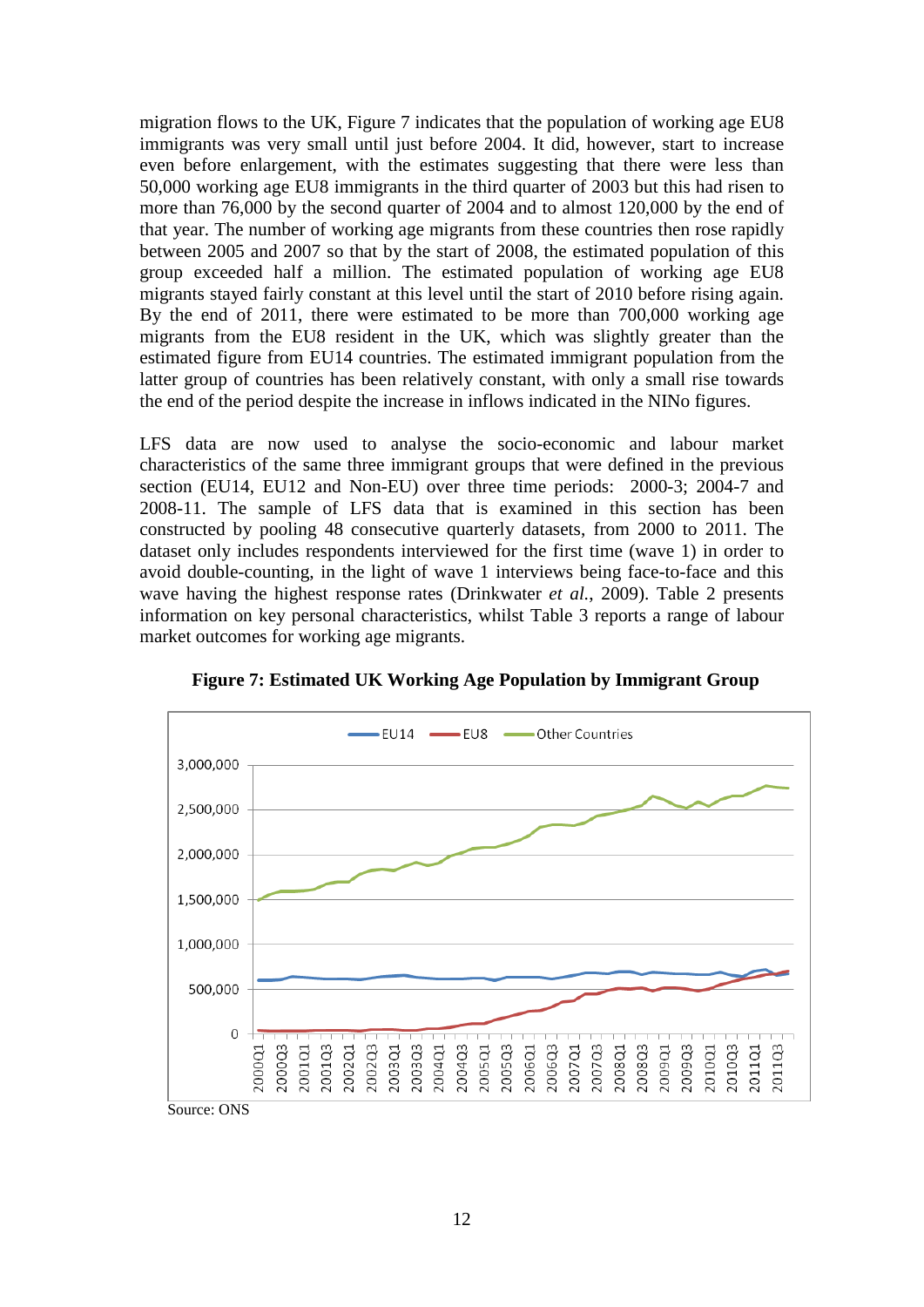|                     | <b>EU14</b> |        |         | <b>EU12</b> |        |         | Non-EU |        |         |  |
|---------------------|-------------|--------|---------|-------------|--------|---------|--------|--------|---------|--|
|                     | 2000-3      | 2004-7 | 2008-11 | 2000-3      | 2004-7 | 2008-11 | 2000-3 | 2004-7 | 2008-11 |  |
| % Male              | 46.4        | 47.9   | 47.1    | 45.1        | 50.0   | 47.0    | 48.3   | 48.2   | 48.5    |  |
| % Aged 16-24        | 14.3        | 12.6   | 13.6    | 13.3        | 24.2   | 19.1    | 13.1   | 12.5   | 12.4    |  |
| % Aged 25-34        | 27.3        | 26.7   | 25.2    | 25.1        | 41.1   | 51.0    | 26.8   | 27.5   | 26.8    |  |
| % Aged 35-49        | 31.8        | 35.4   | 37.8    | 38.5        | 23.5   | 22.1    | 40.6   | 39.3   | 39.7    |  |
| % Aged 50-59/64     | 26.7        | 25.4   | 23.4    | 23.1        | 11.2   | 7.8     | 19.5   | 20.7   | 21.1    |  |
| % in London         | 28.5        | 26.0   | 26.5    | 48.6        | 32.5   | 23.7    | 42.7   | 37.6   | 35.6    |  |
| % in South          | 33.7        | 34.3   | 33.6    | 29.1        | 26.7   | 27.7    | 23.0   | 25.1   | 24.9    |  |
| % in Midlands       | 11.2        | 10.4   | 10.7    | 7.5         | 14.2   | 15.7    | 13.3   | 14.7   | 15.1    |  |
| % in North          | 14.8        | 15.1   | 15.5    | 9.8         | 16.3   | 16.8    | 15.2   | 16.3   | 17.3    |  |
| % in Dev. Regions   | 11.9        | 14.3   | 13.7    | 5.0         | 10.3   | 16.2    | 5.8    | 6.4    | 7.1     |  |
| % arriving pre-1980 | 47.1        | 37.3   | 29.6    | 49.3        | 15.5   | 4.1     | 39.6   | 29.2   | 22.0    |  |
| % arriving in 1980s | 16.4        | 17.2   | 15.9    | 10.4        | 3.8    | 1.2     | 17.9   | 14.6   | 11.9    |  |
| % arriving in 1990s | 26.5        | 21.9   | 23.0    | 26.5        | 9.9    | 5.4     | 29.7   | 23.6   | 20.5    |  |
| % arriving 2000-3   | 10.0        | 14.1   | 10.4    | 13.8        | 16.2   | 10.6    | 12.8   | 21.6   | 19.2    |  |
| % arriving 2004-7   |             | 9.5    | 14.1    |             | 54.6   | 61.6    |        | 11.0   | 18.4    |  |
| % arriving 2008-11  |             |        | 6.9     |             |        | 17.2    |        |        | 8.0     |  |
| % Married           | 54.5        | 53.0   | 50.3    | 67.7        | 49.1   | 47.9    | 68.7   | 68.3   | 68.3    |  |
| % with High Ed.     | 28.9        | 31.7   | 37.0    | 25.8        | 33.5   | 36.0    | 32.2   | 35.6   | 39.9    |  |
| % with Medium Ed.   | 22.0        | 23.4   | 23.8    | 28.7        | 42.2   | 46.5    | 26.1   | 25.0   | 25.5    |  |
| % with Low Ed.      | 49.1        | 44.9   | 39.3    | 45.5        | 24.4   | 17.5    | 41.7   | 39.4   | 34.6    |  |

**Table 2: Characteristics of Working Age Immigrants in the UK by Grouped Area of Birth**

Source: LFS

Notes: The High Education category relates to individuals leaving full-time education after the age of 20, the Medium Education category to those leaving between the ages of 18 and 20 and the Low Education category to those leaving under the age of 18.

Table 2 reports information for the same characteristics as shown in Table 1 (gender, age and region), as well as for some which are not available in the NINo database (marital status and years of education). In contrast to the flow statistics, there has been a slight majority of females amongst working age migrants for the three groups in each of the time periods apart from migrants from the EU12 in the immediate postenlargement period. The percentage of 25-34 year old migrants from new member states has also been increasing, with more than 50% in this age category in the final time period. As a result, the percentage of working age migrants aged over 50 in this migrant group fell from  $23\%$  to  $8\%$ .<sup>[12](#page-12-0)</sup> In contrast, the age structure of migrants from EU14 countries and from outside the EU was similar across the three periods. This was also true for the geographical distribution of migrants from these two groups, whereas migrants from EU12 countries became far more dispersed after enlargement, with less than a quarter living in London by the final period. The impact of immediate

<span id="page-14-0"></span> $12$  The composition of this group was quite different in the first period because of a higher proportion who were born in Cyprus and Malta pre-enlargement.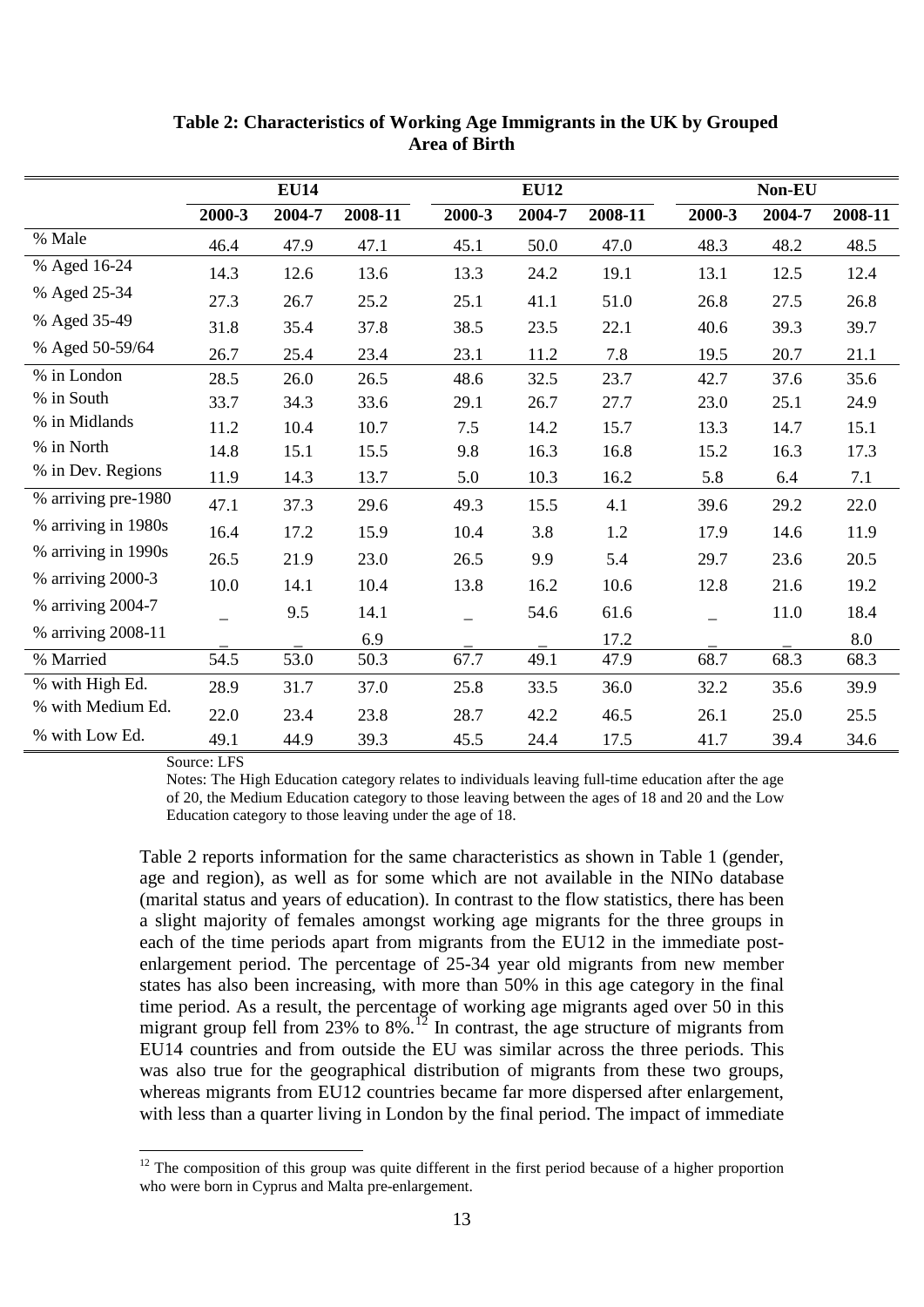post-enlargement flows of migrants from the EU12 to the UK is clearly shown in the table, with 62% of those interviewed in 2008-11 having arrived between 2004 and 2007. A lower percentage of migrants from the EU12 after enlargement were married but the percentage of married working age migrants from EU14 countries was only slightly lower in the final period. The percentage of highly educated individuals has increased for the three migrant groups, whilst the percentage of migrants with low levels of education has decreased for each.[13](#page-14-0) The decline observed for migrants from the EU12 is particularly noticeable, falling from 46% in 2000-3 to 18% in 2008-11.

|                          |        | <b>EU14</b> |         |         | <b>EU12</b> |         |         | Non-EU |         |
|--------------------------|--------|-------------|---------|---------|-------------|---------|---------|--------|---------|
|                          | 2000-3 | 2004-7      | 2008-11 | 2000-3  | 2004-7      | 2008-11 | 2000-3  | 2004-7 | 2008-11 |
| <b>Activity Rate</b>     | 75.6   | 76.3        | 77.8    | 67.9    | 83.2        | 85.0    | 65.6    | 68.0   | 69.7    |
| <b>Employment Rate</b>   | 71.4   | 72.6        | 72.7    | 63.5    | 78.1        | 80.6    | 60.1    | 62.7   | 63.4    |
| <b>Unemployment Rate</b> | 5.5    | 4.9         | 6.6     | 6.5     | 6.2         | 5.2     | 8.3     | 7.7    | 9.0     |
| Self-Employment Rate     | 14.0   | 13.0        | 14.2    | 20.0    | 14.3        | 13.8    | 15.9    | 15.0   | 14.9    |
| % with Prof/Man Occs     | 33.4   | 35.4        | 38.7    | 27.8    | 13.1        | 9.9     | 32.7    | 32.4   | 32.7    |
| % with Intermediate Occs | 33.4   | 34.1        | 33.6    | 34.0    | 26.9        | 26.2    | 33.6    | 32.3   | 29.9    |
| % with Low Skilled Occs  | 33.3   | 30.6        | 27.8    | 38.3    | 60.1        | 64.0    | 33.8    | 35.3   | 37.4    |
| % in Prod./Manuf.        | 15.2   | 14.3        | 12.4    | 14.4    | 22.2        | 25.7    | 14.3    | 12.5   | 10.0    |
| % in Construction        | 6.5    | 6.6         | 5.8     | 7.6     | 11.4        | 10.1    | 3.0     | 3.4    | 3.6     |
| % in Retail/Hospitality  | 20.8   | 18.2        | 19.1    | 22.7    | 23.0        | 26.1    | 23.4    | 22.7   | 22.4    |
| % in Transport/Comms     | 6.4    | 6.9         | 6.0     | 5.4     | 9.7         | 7.8     | 8.7     | 8.4    | 8.4     |
| % in Business/Finance    | 18.4   | 18.9        | 21.6    | 14.7    | 12.5        | 13.4    | 18.3    | 18.4   | 19.1    |
| % in Public Services     | 26.3   | 29.0        | 29.3    | 24.8    | 14.5        | 12.3    | 27.5    | 29.9   | 32.1    |
| % in Other Services      | 6.4    | 6.1         | 5.8     | 10.4    | 6.7         | 4.6     | 4.9     | 4.9    | 4.4     |
| Average hourly earnings  | 12.27  | 12.98       | 13.49   | 12.05   | 8.27        | 7.79    | 12.33   | 12.28  | 12.50   |
|                          | (9.97) | (10.33)     | (10.89) | (10.60) | (5.46)      | (4.61)  | (10.41) | (9.72) | (9.72)  |

**Table 3: Labour Market Outcomes of Working Age Immigrants in the UK by Grouped Area of Birth**

Source: LFS

Notes: Hourly earnings are gross figures which are reported in pounds in May 2007 prices. The standard deviation of gross hourly earnings is reported in parentheses.

Table 3 contains details on a range of labour market outcomes. The first of these indicates that activity rates have risen for each group across the three periods. This increase was fairly small for EU14 and non-EU migrants but much larger for EU12 migrants following accession. In particular, the activity rate of migrants from the EU12 increased by more than 15 percentage points between 2000-3 and 2004-7. The activity rate for this group had risen to 85% by the final period, which is noticeably

<span id="page-15-0"></span><sup>&</sup>lt;sup>13</sup> Educational categories have been constructed using the age left full-time education variable and the definitions are explained in the notes to Table 2. This table highlights the increasing levels of human capital possessed by immigrants to the UK. The introduction of the PBS implies that this will continue and the skills attainment of immigrants compared to the UK-born is likely to further widen.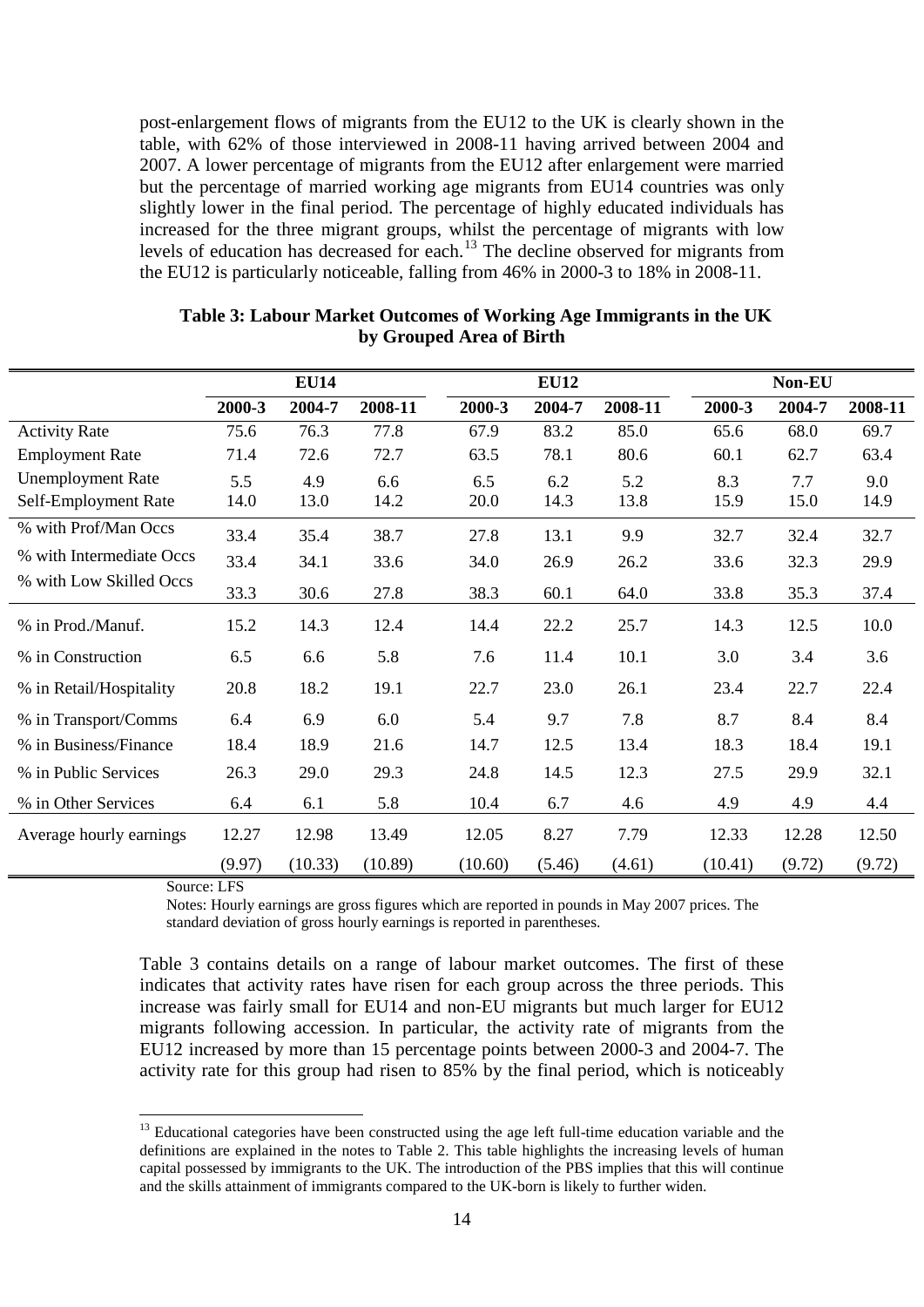higher than it was for either EU14 or non-EU migrants. Activity rates have increased for both males and females in each of the three migrant groups across the three periods. However, there continues to be noticeable gender differences in activity rates amongst migrants groups in the UK. For example, the activity rates for EU12 migrants had risen to 91% for males and 79% for females in the 2008-2011 period, compared with equivalent rates of 80% and 60% for non-EU migrants. The same pattern is reflected in employment rates given that unemployment rates have generally been low for each group. As result, the employment rate for migrants from EU12 countries had increased to 81% by 2008-11, compared to 73% for EU14 migrants and 63% from outside the EU. The unemployment rate for migrants from the EU12 also decreased over the three periods and was just over  $5\%$  in the final period.<sup>[14](#page-15-0)</sup> In contrast, the unemployment rate for migrants from the EU14 and outside the EU increased between the second and third periods. The self-employment rate for these two groups was fairly similar in each of the three periods, whereas there was a large fall (6 percentage points) in the rate for migrants from EU12 countries in the pre and post-enlargement periods. This is a continuation of the trend noted by Clark and Drinkwater (2008), who attributed the relatively high self-employment rate for this group in the first period to the entry of entrepreneurs before restrictions on migrant workers were removed.

Although the majority of migrants from the EU12 have jobs, they are typically employed in low-skilled occupations. For example, over 64% of migrant workers from these countries had low-skilled jobs in the third period, compared to 28% for migrants from the EU14 and 37% from outside the EU. By the final period, only 10% of migrants from the EU12 who were in employment had high skilled jobs. The corresponding figures for EU14 and Non-EU migrants were 39% and 33%. Given the high levels of educational attainment amongst EU12 migrants, as shown in Table 2, this may indicate that UK employers are keen to recruit such workers into low-skilled positions. The industrial distribution of employment amongst the three migrant groups is consistent with the figures on occupation. For example, 52% of migrant workers from the EU12 had jobs in Production, Manufacturing, Retail and Hospitality in the final period compared with around 32% from the other two groups. In contrast, the percentage of EU12 migrants in Business/Finance and Public Services is far lower.

Real earnings have risen for migrants from the EU14 over the three periods. The dispersion of earnings, as measured by the standard deviation, has also increased for this group. The real earnings of non-EU migrants have remained fairly constant, although the variability of earnings did increase in the final period. In contrast, the average earnings of EU12 migrants have declined considerably since enlargement, falling from a similar average to that observed for EU14 migrants in the first period to around £4.70 an hour lower in the second period. Real earnings further decreased for migrants from new member states in the final period. Moreover, the earnings distribution for this group has become very compressed post-enlargement, as shown by the low standard deviation.<sup>15</sup>

<sup>&</sup>lt;sup>14</sup> This compares to a rate of around 7% for those born in the UK in this period. The employment rate of the native born was also around 2 percentage points lower in 2008-11 than 2004-7.

<span id="page-16-0"></span><sup>&</sup>lt;sup>15</sup> See Drinkwater *et al.* (2009) for a more detailed discussion of the earnings of recent immigrants to the UK, focusing particularly on Polish migrants. Furthermore, the spatial concentration of migrant groups and regional pay variations should be taken in account when making comparisons between the earnings of migrant groups in the UK.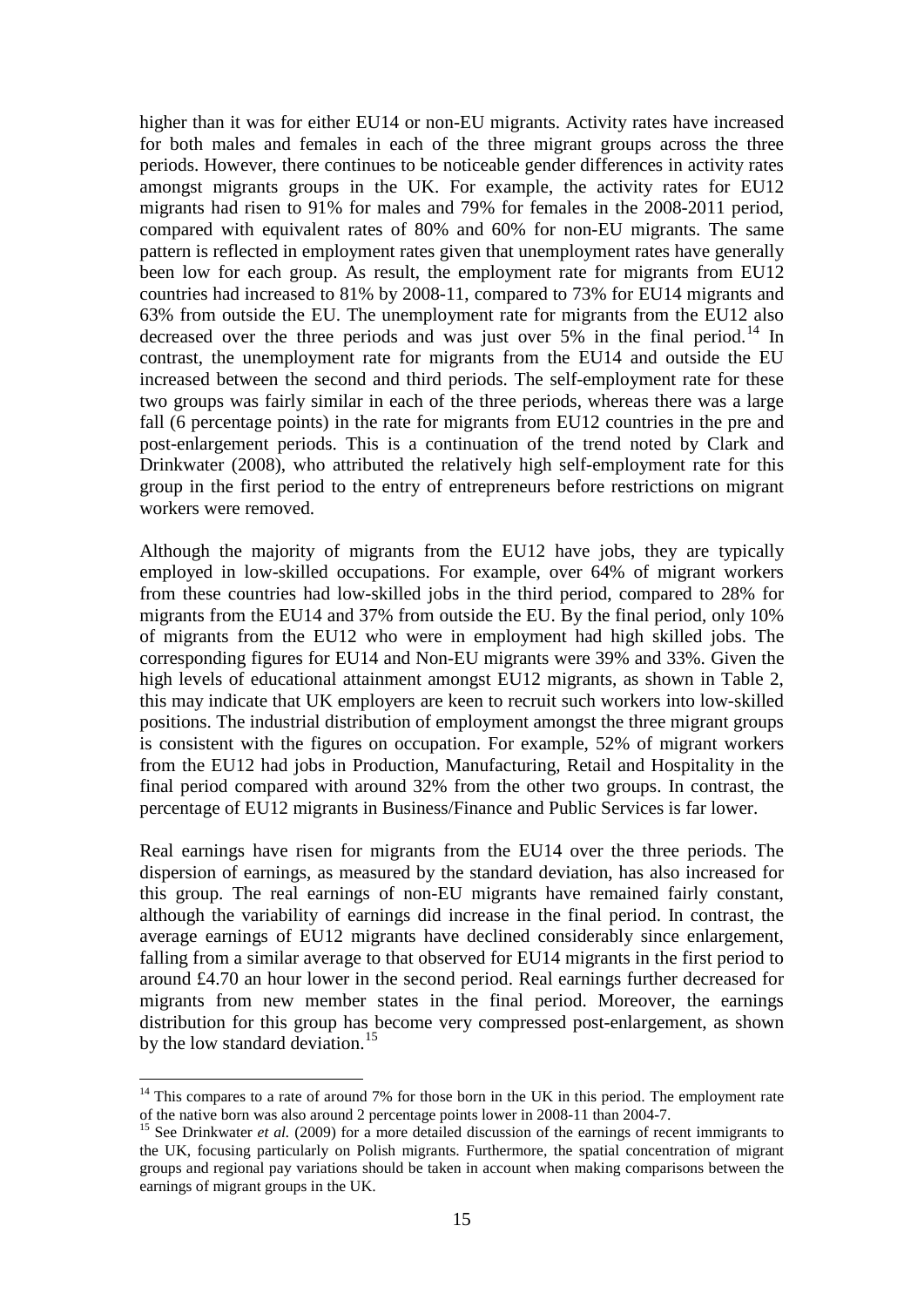|                                          | <b>EU14</b> |        |         |        | <b>EU12</b> |         | Non-EU |        |         |  |
|------------------------------------------|-------------|--------|---------|--------|-------------|---------|--------|--------|---------|--|
|                                          | 2000-3      | 2004-7 | 2008-11 | 2000-3 | 2004-7      | 2008-11 | 2000-3 | 2004-7 | 2008-11 |  |
| % with High Ed. in<br>prof/man occs      | 59.5        | 59.6   | 60.4    | 47.1   | 23.3        | 16.7    | 53.5   | 50.9   | 50.0    |  |
| % with High Ed. in<br>intermediate occs  | 29.0        | 29.5   | 30.4    | 32.5   | 26.9        | 27.9    | 30.6   | 30.2   | 28.5    |  |
| % with High Ed. in<br>low skilled occs   | 11.5        | 11.0   | 9.2     | 20.4   | 49.8        | 55.4    | 15.8   | 18.8   | 21.5    |  |
| % with Medium Ed.<br>in prof/man occs    | 28.7        | 32.1   | 33.7    | 24.0   | 5.9         | 6.2     | 26.0   | 25.6   | 24.4    |  |
| % with Medium Ed.<br>in intermed occs    | 39.1        | 40.3   | 38.1    | 34.5   | 26.7        | 25.5    | 39.6   | 37.3   | 34.4    |  |
| % with Medium Ed.<br>in low skilled occs | 32.2        | 27.5   | 28.2    | 41.5   | 67.4        | 68.3    | 34.4   | 37.1   | 41.2    |  |
| % with Low Ed. in<br>prof/man occs       | 17.9        | 17.6   | 17.2    | 17.6   | 12.1        | 5.5     | 17.7   | 17.5   | 16.2    |  |
| % with Low Ed. in<br>intermed occs       | 34.7        | 35.3   | 35.5    | 36.4   | 29.2        | 24.5    | 33.9   | 32.3   | 29.9    |  |
| % with Low Ed. in<br>low skilled occs    | 47.4        | 47.1   | 47.3    | 46.0   | 58.8        | 70.1    | 48.4   | 50.2   | 54.0    |  |

#### **Table 4: Broad Occupation of Working Age Immigrants in the UK by Education Level and Grouped Area of Birth**

Source: LFS

Table 4 reports the extent of skill-mismatch amongst the three different migrant groups using the LFS. The degree of mismatch appears to be highest for migrants from the EU12 since over a half of highly-educated individuals from these countries worked in low-skilled occupations following EU enlargement. This compared with less than 10% of migrants from the EU14 and 22% from outside the EU. This may partly be explained by the lower English language proficiency of many migrants from accession countries, as well as the typically shorter durations of their stays in the UK (Clark and Drinkwater, 2008). There was also a higher percentage of low-skilled workers from these countries amongst migrants with medium and low levels of education. There has not been much change since the start of the recession in the occupational attainment of particular educational groups amongst migrants from the EU14. However, the occupational outcomes for non-EU migrants deteriorated for each educational category in 2008-11, despite the introduction of the PBS.

Finally in this section we discuss the adjustment in labour market outcomes for migrant groups over the recession. Although Table 3 indicates that unemployment rates have risen for EU14 and non-EU migrants in recent years, Wadsworth (2010) reports that in contrast to previous recessions a similar change in unemployment was experienced by immigrants and the UK-born in the most recent recession. In particular, Wadsworth (2010) shows that unemployment differentials between immigrants and natives have typically risen during recessions and decreased during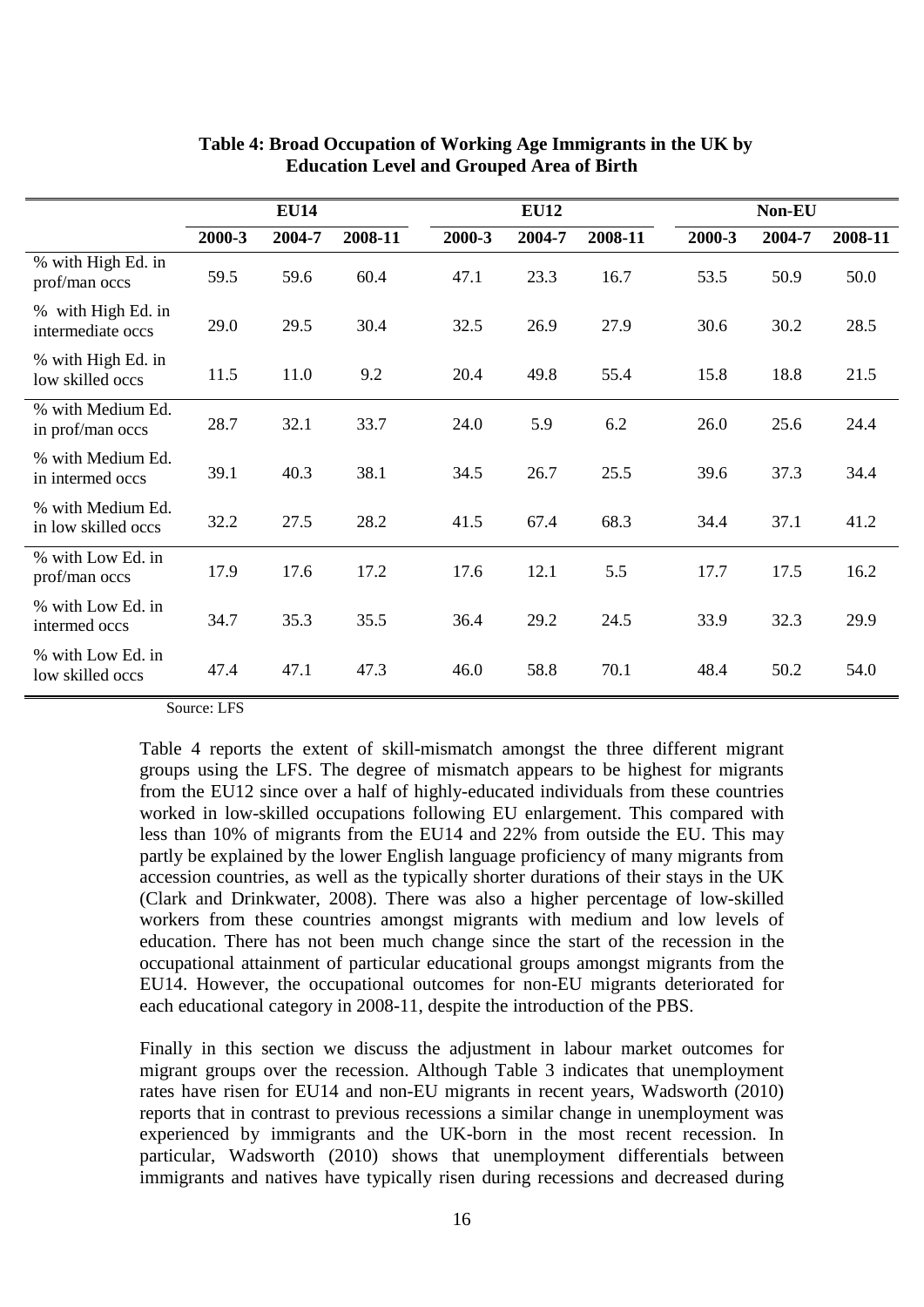periods of growth in the UK since 1979. However in the most recent recession, similar increases in unemployment were observed for immigrants and natives, both for males and females. A possible explanation for this may be the increased levels of skills possessed by recent immigrants who have entered the UK. Dustmann, Glitz and Vogel (2010) also use LFS data to examine cyclical variations in employment and wages between immigrants and natives. They report that the unemployment response to economic shocks for immigrants is much higher than that experienced by natives within particular skill groups in the period between 1981 and 2005. Similar results are reported for immigrants and natives in Germany. Dustmann, Glitz and Vogel (2010) also find that the differential responses to wages over the economic cycle were far smaller.

#### **5. Labour Market and Fiscal Impacts of Recent Immigration to the UK**

Most studies of the impact of immigration on the UK labour market have employed some variant of the spatial correlation approach (Altonji and Card, 1991; Borjas, 1999). The essential idea is to examine the effect of an increased supply of immigrants in a particular labour market where this is usually defined to be a geographical area. The average labour market outcomes of native or resident workers are typically regressed on a variable reflecting the immigrant supply shock and the estimated coefficient on this variable is assumed to measure the labour market effect of immigration. Controls can be included for other characteristics of the immigrant groups such as age or human capital which might be thought to affect outcomes. Despite this, the approach is subject to a number of potential criticisms. For example, using geographical areas as the unit of analysis may underestimate the effects of immigration if natives respond to an influx of migrants by leaving areas where migrants cluster. Similarly the immigrant supply shock may not be exogenous with respect to the random error if immigrants choose location on the basis of their perceptions of labour market success. Various modifications have been made to the simple spatial correlations approach to address these criticisms including the use of instrumental variables and the definition of alternative units of analysis such as cells defined across skill groups rather than geographical regions.

The broad message from such studies in the UK is that there has been little impact on the employment and wages of native or resident workers. However, his conclusion holds only in the aggregate. Positive and negative effects have been found in particular segments of the market and there is also evidence that in the recent economic downturn immigration may be worse for the labour market outcomes of natives/residents than in a strongly growing economy.

Considering the impact on employment first, Dustmann *et al*. (2005) adopt the spatial correlation approach using data from the UK Labour Force Survey (LFS) from the period 1983-2000. Their geographical unit of analysis is the standard region and their definition of immigrant status reflects nativity (UK-born vs. non-UK born). Overall, they find no statistically significant effect of immigrant inflows on the employment of UK-born workers at the aggregate level. However, amongst certain sub-groups in the labour market there is a statistically significant, negative effect. For example, inflows of workers with intermediate qualifications, defined as O-Levels or equivalent (a lower level of qualification than that required to enter higher education), are found to reduce the employment of similarly qualified UK-born workers. MAC (2012)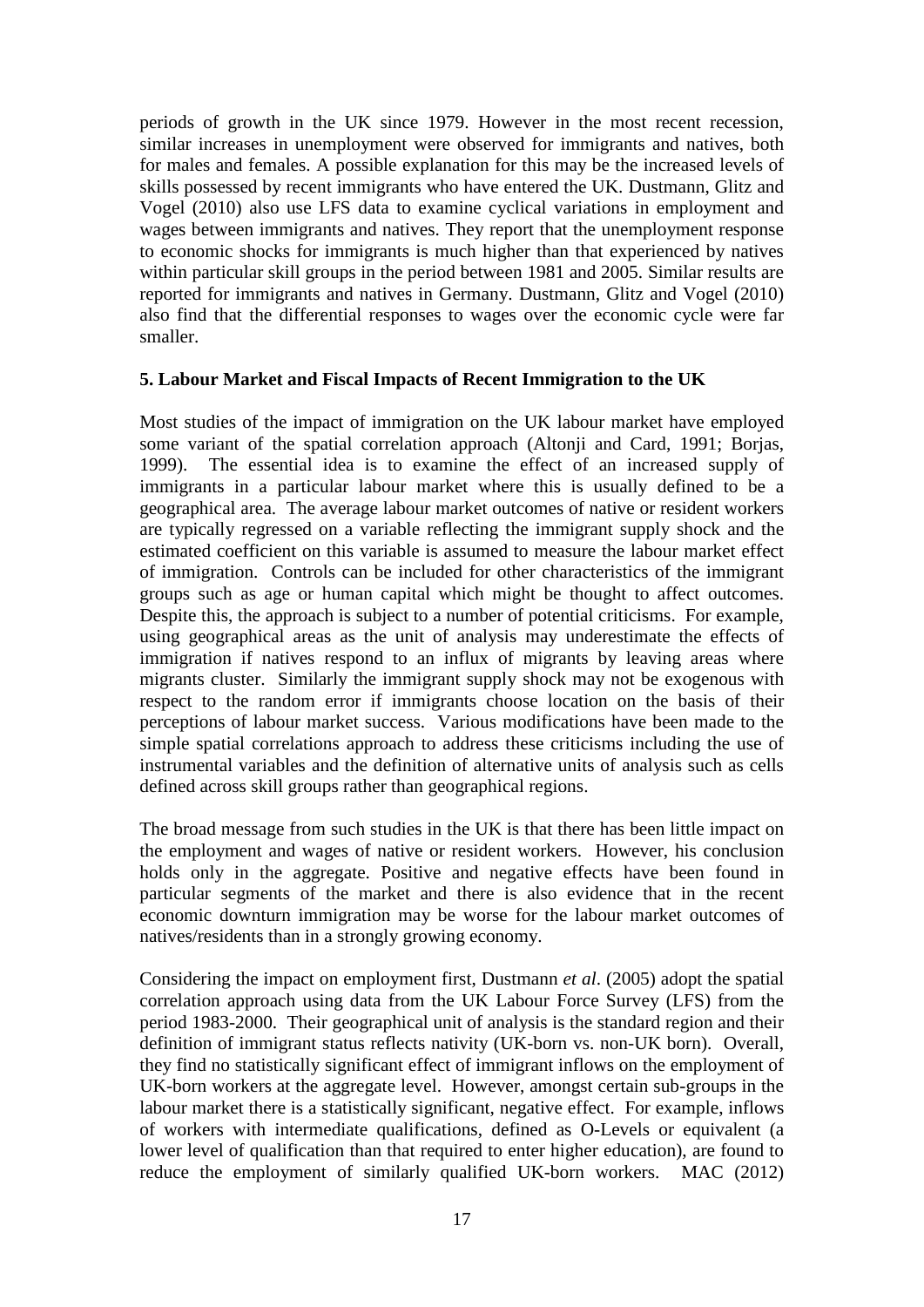interprets Dustmann *et al*.'s estimates as suggesting that an inflow of 10,000 immigrant workers with intermediate qualifications would reduce the employment of similarly qualified UK-born workers by around 2,000. Using more recent data from DWP administrative records in 2007, Reed and Latorre (2009) also apply the spatial correlation approach and find no overall effect of immigration flows on the employment of the resident working age population. Notably, Reed and Latorre's data will include more EU8 migrants than those used by Dustmann *et al*. (2005) thus the lack of an employment effect may be thought of as a better guide to the impact of further EU enlargement on the UK workforce than previous studies.

One important caveat to these findings regarding employment is that conclusions drawn about the effect of immigration on the labour market may depend on the state of the business cycle. MAC (2012) investigates this using a spatial correlation approach with LFS data up to 2010. The longer time period allows the analysis to be carried out separately for sub-periods when there was a positive output gap and subperiods when there was a negative output gap. The contrast between these is striking with no significant effect on the employment of the UK-born during expansionary sub-periods but a significant negative effect during sub-periods when there is a negative output gap.

Gilpin *et al*. (2006) analyse the effect on native unemployment of EU8 migration and again the approach is based on spatial correlations. Unlike the studies of employment referred to above, however, Gilpin *et al*. are able to use a much lower level of aggregation: 409 Local Authority Districts (LADs) as opposed to the regional measure (less than 20 geographical units). This is possible because their data are drawn from administrative records, captured when EU8 migrants registered on the WRS, and a claimant count measure of unemployment. Gilpin *et al.* estimate a number of models in which the key independent variable is the proportion of WRS registrations relative to the working age population in a LAD and the dependent variable is the change in the unemployment rate (as measured by those claiming Job Seekers Allowance) in the LAD. They control for a number of other factors including the potential endogeneity of the migration variable and estimate a number of static and dynamic specifications of the model. In no case do they find any evidence of a statistically significant association between EU8 migration and the unemployment rate in a LAD. In the light of the findings from MAC (2012) described in the previous paragraph, however, it is worth noting that Gilpin *et al*.'s data refer to changes in the claimant count between November 2004 and November 2005, a period when the UK labour market and economy were still relatively buoyant.

Variants of the spatial correlation approach have also been applied to the impact of immigration on the UK wage distribution. Studies such as Dustmann *et al*. (2005, 2013), Nickell and Saleheen (2008), Lemos and Portes (2008) and Manacorda *et al*. (2012) all find relatively small effects on wages in the aggregate, however, there are some statistically significant associations in particular sections of the labour market or for particular types of worker. For example Dustmann *et al.* (2013) extend their earlier analysis (Dustmann *et al*., 2005) by considering how immigration affects wages, not just at the mean (log) wage, but across the whole of the wage distribution. In contrast to earlier studies, the "average" effect of immigration on wages, measured here at either the mean or the median of the distribution, is positive and significant, however there is variation in this effect at different quantiles. At the lower end of the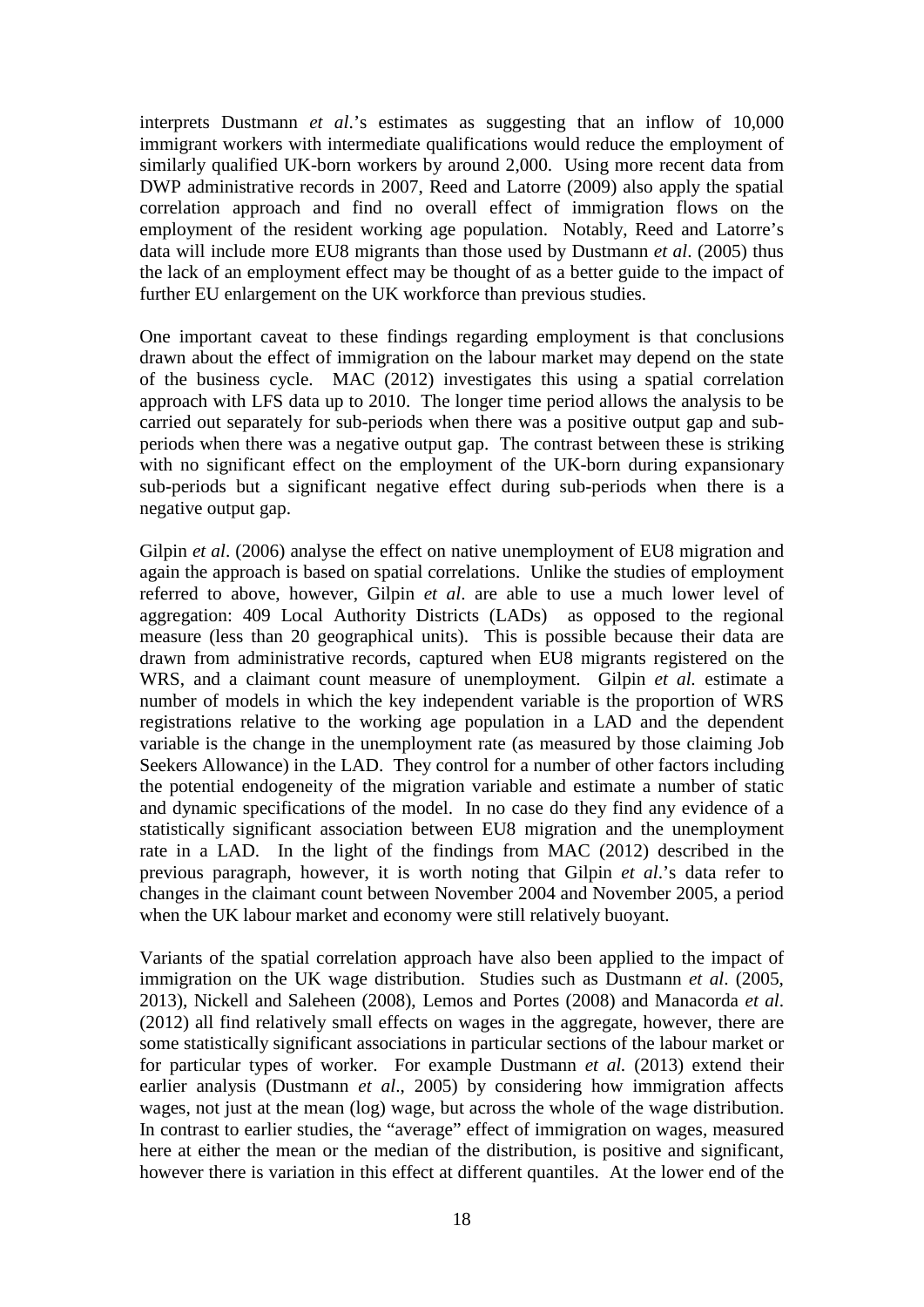distribution immigration is found to have a negative effect on the wages of natives while at the upper end a positive effect exists. Dustmann *et al*. (2013) argue that the positive findings are consistent with a labour market in which native and immigrant workers are imperfectly substitutable in the production process. They further suggest that the extensive "downgrading" observed by immigrants to the UK, i.e. the tendency to work in occupations for which they are overqualified, may contribute to the positive effect.

Nickell and Salaheen (2008) also address downgrading and note that increases in the immigrant share of employment are U-shaped with respect to the occupational distribution. In other words, immigrants tend to concentrate in the upper and lower tails of the wage distribution. Nickell and Salaheen argue that the reasons for this may be important in determining the impact of migration on wages. At the upper end, migration may be more demand-driven with firms paying higher wages to attract highly qualified staff while, at the other end of the distribution, supply shocks, such as the impact of EU enlargement, may be more important as a source of migration flows and hence one would expect to find a bigger impact on wages here. Their empirical work supports this view. At the mean of the wage distribution a 10 percentage point increase in the share of immigrants is estimated to reduce wages by 0.4%. However in the case of workers in "semi/unskilled services - that is, in care homes, bars, shops, restaurants, cleaning, for example" (Nickell and Salaheen, 2008, p. 19), a 10 percentage point increase in the migrant share leads to a 5.2% reduction in wages. This extremely large wage effect emphasises the importance of considering separate segments of the labour market.

Manacorda *et al*. (2012) explicitly adopt the idea that there may be imperfect substitution between native and immigrant workers. Within a Constant Elasticity of Substitution production function framework they use data on the relative employment levels and relative wages of immigrants and natives within labour market cells defined by age and education to directly estimate the elasticity of substitution between natives and immigrants. The data clearly reject the hypothesis of perfect substitutability between native and immigrant labour and Manacorda *et al.* argue that this may help to explain why empirical work has largely failed to find any strong evidence of a negative effect on native wages. Essentially, immigrant workers are supplying a significantly different stream of productive services compared to natives. A corollary of this is that an expansion of the supply of immigrant workers will have the biggest negative effect on the wages of existing immigrants. A similar conclusion is reached in Brücker *et al*. (2014) using a slightly different empirical approach.

The impact of immigration on public finances and the welfare state depends on a number of characteristics of the migrants themselves including primarily their age and labour market status. To the extent that migrants tend to be young, unattached and in employment, it might be expected that they would be contributing to the exchequer through taxation and not consuming welfare services. Similarly, those who stay for short durations are unlikely to draw on health or other public services. On the other hand, migrants who bring dependents or who acquire dependents in the UK and those who stay permanently are more likely to consume the services provided by the welfare state. Thus estimates of the impact of migration on the public sector reflect the demographic composition of the migrant groups concerned. Recent research commissioned by the MAC (2012) has estimated the consumption of public services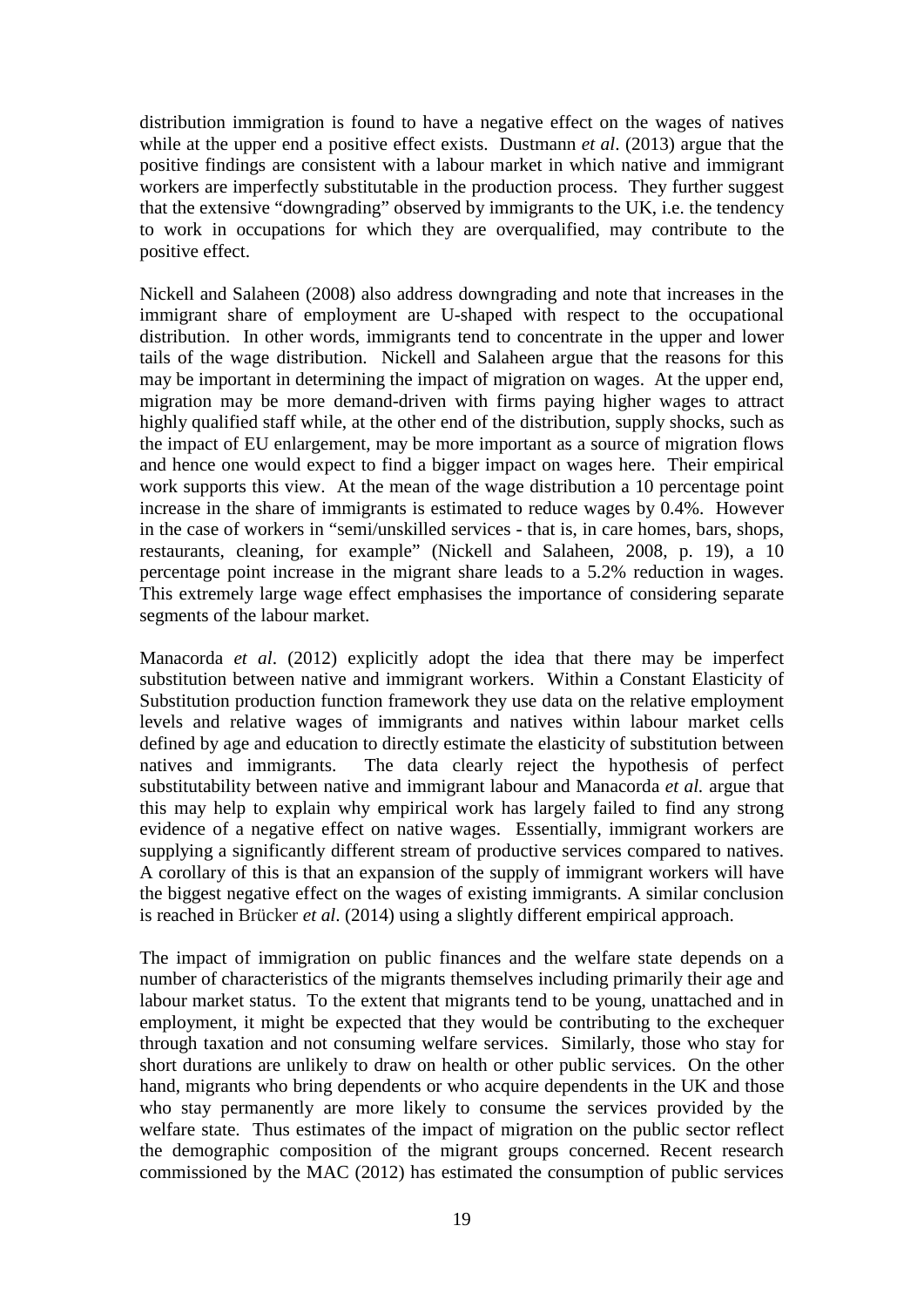by different migrant groups in comparison to the native population. Some estimates of the consumption of public services per adult in 2009/10 prices are reproduced in Table 5 for various population groups. The table suggests that migrants, as a whole, consume somewhat less in terms of personal services (including social work, personal care, disability and some child welfare services) and health compared to nonmigrants. This is driven by the lower average age of migrants. Note particularly how recent migrants, whose average age is lower than all migrants, consume only around 62% of the health consumption of non-migrants whereas the respective figure for all migrants is 89%. The exception to this general rule of lower consumption for migrants is in the area of state funded education services where all migrants consume 33% more than non-migrants per head. However, this reflects the methodology used to calculate the estimates whereby the expenditure on the children of migrants is counted to the migrant parent irrespective of where the child was born. All of the variation in education expenditure by group is explained by the average household composition of the groups.

|                    | <b>Education</b> | <b>Personal Social</b> | <b>Health</b>   |
|--------------------|------------------|------------------------|-----------------|
|                    | <b>Services</b>  | <b>Services</b>        | <b>Services</b> |
| Non-migrants       | 1,662            | 720                    | 2,765           |
| All migrants       | 2,216            | 708                    | 2,450           |
| Migrants with less |                  |                        |                 |
| than 5 years       | 1,403            | 508                    | 1,717           |
| residence          |                  |                        |                 |
| Non-EEA migrants   | 1,695            | 540                    | 1,757           |

**Table 5: Consumption of Government Services by the UK Migrant Population**

Source: MAC (2012)

Notes: Figures in the table are £ per head of adult population in 2009/10 prices. For a fuller definition of the expenditure categories and migrant groups see MAC (2012).

Consumption of government services, however, is only one side of the fiscal balance sheet relating to immigration and a number of studies have investigated whether the *net* contribution of immigrants is positive or negative. Here, some measure of the monetary value of the consumption of services is subtracted from an estimate of the contribution of the relevant migrant groups to the exchequer. For the UK such work generally finds a small positive effect with immigrants generally seen as making a net positive contribution to the government budget. Such studies include Gott and Johnston (2002), Sriskandarajah *et al*. (2005) and Rowthorn (2008). To give a flavour of the results, Rowthorn (2008) concludes that immigrants make a net contribution of around £0.6 billion *per annum* to the economy but there is a wide range of variation around this in other studies depending on the particular methodology used.

One criticism of such studies is that they are essentially static in nature. In other words they look only at the contemporaneous contributions to, and withdrawals from, the budget surplus of given stocks of migrants in a particular year or years. This neglects the fact that immigration is inherently a dynamic process and that long-term immigration implies a future flow of payments to, and withdrawals from, the government. However the full analysis of the dynamic behaviour of immigrants is cloaked in uncertainty regarding how long immigrants will stay in the UK, their future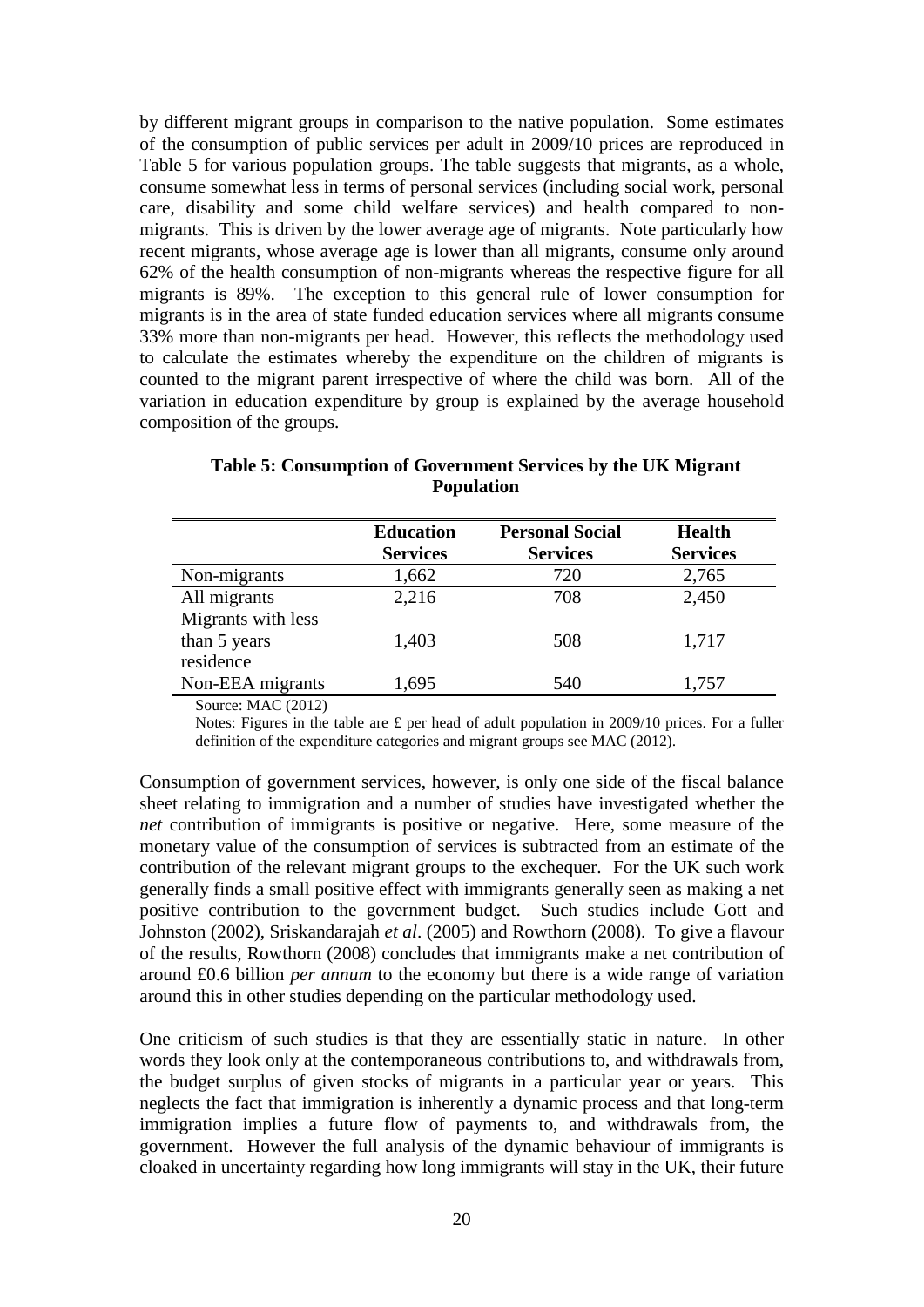patterns of household and family formation, their labour market trajectories and so on. Any such analysis is therefore highly dependent on the assumptions made about how immigrants will behave in the future. The behaviour of previous cohorts is unlikely to be a good guide here given the different source countries and characteristics of current immigrant flows compared to past flows.

A related issue is the treatment of the children of immigrants and whether or not their consumption of public services should be treated as government expenditure on immigrants despite the fact that they themselves may have been born in the UK. How such expenditure is allocated can in practice turn a net positive contribution into a negative one (Vargas-Silva, 2011).

Dustmann, Frattini and Halls (2010) specifically examine the fiscal impact of EU8 migration to the UK using data from the LFS between 2004 and 2009. They find a strong positive fiscal contribution from EU8 migrants with a ratio of tax revenues to expenditures of 1.35. This was attributable to the relatively high employment rates and younger age of the migrant group compared to the resident population. These factors made up for the fact that EU8 migrants tended to be working in sectors and occupations for which they were overqualified and were hence accepting wages which were lower than one might expect given their levels of human capital. In the context of the fiscal contribution of immigrants it is also worth noting that government policy in the UK has specifically limited the extent to which migrants are entitled to claim certain types of welfare benefits. EU8 migrants were excluded from certain tax credits until they had registered with the government and from all of the main types of social security benefit until they had worked for over 12 months in the UK. (Dustmann, Frattini and Halls, 2010).

#### **6. Conclusion**

Although there has been a slowdown in inflows of migrants to the UK in recent years, large numbers of people continue to arrive. Some of the decline appears to have been the outcome of reduced flows as a result of the recession, although this reduction is unlikely to have been as rapid as the Coalition government would have liked given their stated intention to lower immigration from the 'hundreds of thousands to the tens of thousands'. The introduction of the PBS, with further modifications, as well as changes to the admission of students may help to achieve this objective. Immigration from EU member states continues to be high, although there has been a change in the countries from where migrants originate from. In particular, there has been an increase in migration from the member states most affected by the recession, especially Spain and Italy in numerical terms, and a reduction from EU8 countries since 2007, especially Poland, which is partly the result of their improving economy. However, other factors such as an appreciation in the zloty relative to the pound and increased migration to other member states following the relaxation of transition arrangements (Pollard *et al.*, 2008) are also contributing factors. Therefore, despite the sluggish performance of the UK economy in recent years, immigrants have continued to enter the UK but the balance of where they originate from has also been clearly influenced by the relative performance of different European economies.

The socio-economic characteristics and labour market outcomes of immigrants have also changed over the past decade. This appears to be more the result of migration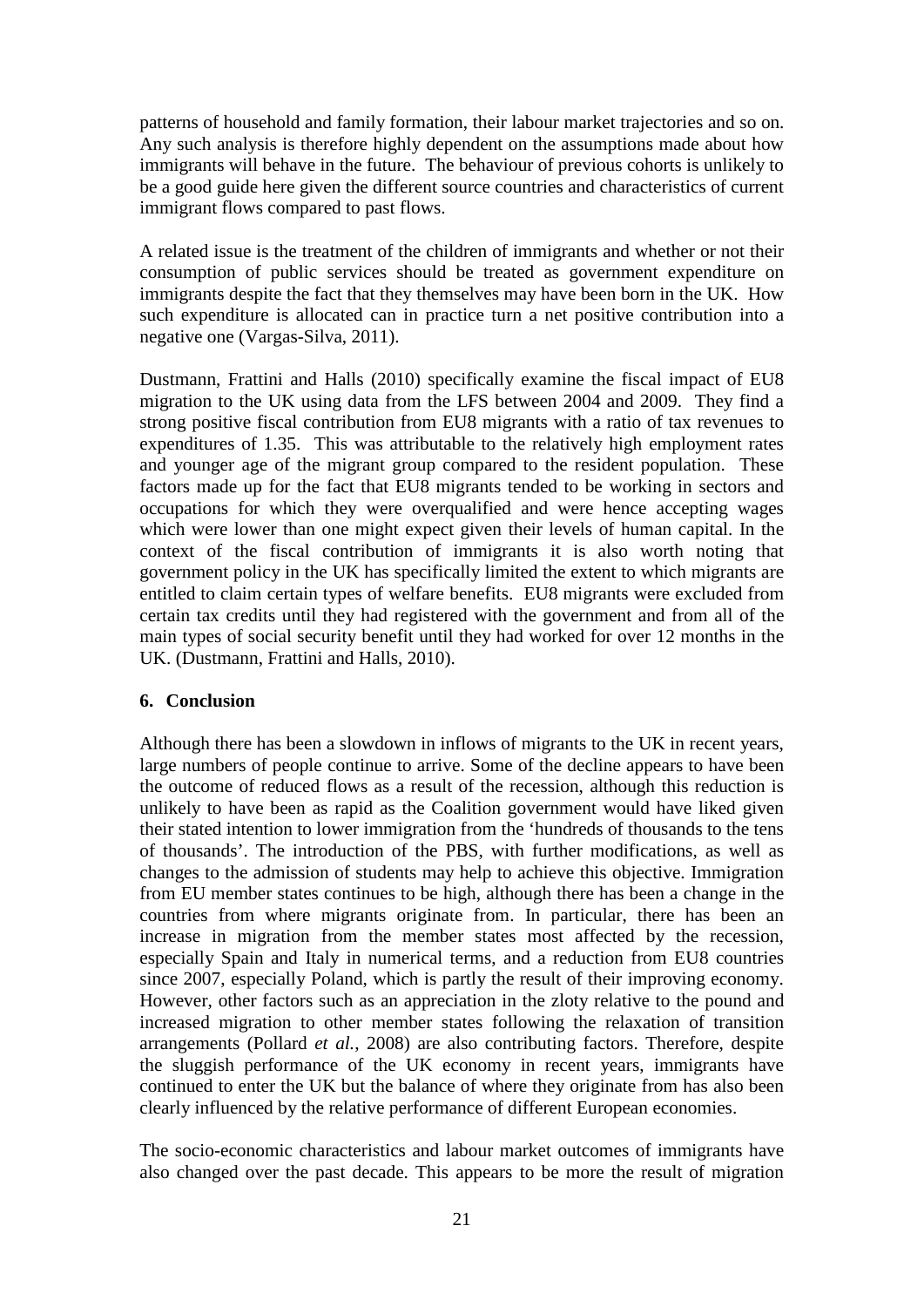policy decisions with regards to EU enlargement, especially that migrants from EU8 countries were granted more or less free access to the labour market. In addition to the very large flows of migrants from new member states who entered the UK, these migrants typically had high employment rates but also low occupational attainment and hence low earnings. This is in spite of the high percentage of this group having high levels of education, as measured by age left full-time education. As a result of the young age profile and high employment rates of recent EU migrants to the UK, it is estimated that they have made a positive net fiscal contribution and not had an adverse impact on the aggregate labour market outcomes of natives. However, large migration flows to particular areas or skill groups can produce losers, as well as winners, amongst different sections of the native population.

#### **References**

Altonji, J. G. and Card, D. (1991), "The effects of immigration on the labor market outcomes of less skilled natives", in J. M. Abowd and R. B. Freeman (eds), *Immigration, Trade and Labor*, University of Chicago Press, Chicago.

Borjas, G. J. (1999), "The economic analysis of immigration", in O. Ashenfelter and D. Card (eds), *Handbook of Labor Economics*, Vol. 3, Elsevir, Amsterdam.

Bauere, V., Densham, P., Millar, J. and Salt, J. (2007), "Migrants from Central and Eastern Europe: Local geographies", *Population Trends,* 129, 7-19.

Brücker, H., Jahn, E. and Upward, R. (2014), "Migration and imperfect labor markets: Theory and comparative evidence from Denmark, Germany and the UK", *European Economic Review*, 66, 205-225.

Clark, K. and Drinkwater, S. (2008), "The labour market performance of recent migrants", *Oxford Review of Economic Policy*, 24, 495-516.

Devitt, C. (2012), "Labour migration governance in contemporary Europe. The UK case", Fieri Working Paper.

Drinkwater, S., Eade, J. and Garapich, M. (2009), "Poles apart? EU enlargement and the labour market outcomes of immigrants in the UK", *International Migration*, 47, 161-190.

Dustmann, C., Casanove, M., Fertig, M., Preston, I. and Schmidt, C. (2003), *The Impact of EU Enlargement on Migration Flows*, Home Office Online Report No. 25/03.

Dustmann, C., Fabbri, F. and Preston, I. (2005), "The impact of immigration on the British labour market", *Economic Journal (Features)*, 115, F324-F341.

Dustmann, C., Frattini, T. and Halls, C. (2010), "Assessing the fiscal costs and benefits of A8 Migration to the UK", *Fiscal Studies*, 31, 1-41.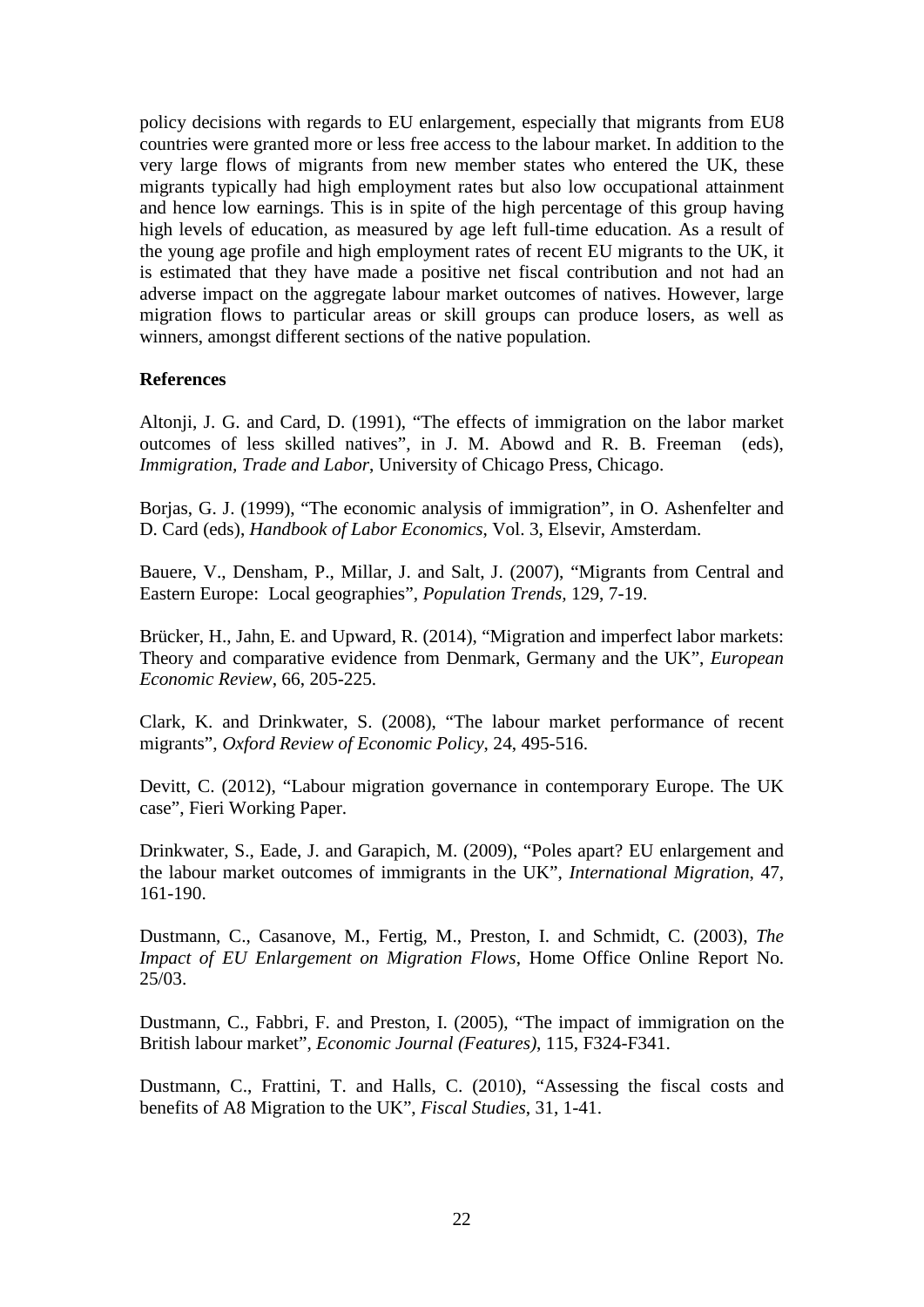Dustmann, C., Glitz, A. and Vogel, T. (2010), "Employment, wages, and the economic cycle: Differences between immigrants and natives", *European Economic Review*, 54, 1-17.

Dustmann, C., Frattini, T. and Preston, I. (2013), "The effect of immigration along the distribution of wages", *Review of Economic Studies*, 80, 145-173.

Gilpin, N., Henty, M., Lemos, S., Portes, J. and Bullen, C. (2006), "The impact of free movement of labour from Central and Eastern Europe on the UK labour market", Department of Work and Pensions Working Paper No. 29.

Gott, C. and Johnston, K. (2002), "The migrant population in the UK: Fiscal effects", Home Office Research, Development and Statistics Occasional Paper No. 77.

Gregg, P. and Machin, S. (2012), "What a drag: The chilling impact of unemployment on real wages", Resolution Foundation Briefing. [\(http://www.resolutionfoundation.org/media/media/downloads/What\\_a\\_drag\\_1.pdf\)](http://www.resolutionfoundation.org/media/media/downloads/What_a_drag_1.pdf)

Gregg, P. and Wadsworth, J. (2010), "Employment in the 2008-2009 recession", *Economic and Labour Market Review*, 4(8), pp. 37-43.

Kangasniemi, M., Mas, M., Robinson, C. and Serrano, L. (2012), "The economic impact of migration: productivity analysis for Spain and the UK", *Journal of Productivity Analysis*, 38, 333-343.

Lemos, S. and Portes, J. (2008), "The impact of migration from the new European Union member states on native workers", Department for Work and Pensions Working Paper No. 52.

MAC (2012), *Analysis of the Impacts of Migration*, Migration Advisory Committee, London.

Manacorda, M., Manning, A. and Wadsworth, J. (2012), "The impact on immigration on the structure of wages: Theory and evidence from Britain", *Journal of the European Economic Association*, 10, 120-151.

McCollum, D and Findlay, A. (2011), "Trends in A8 migration to the UK during the recession", *Population Trends*, 145, 77-89.

ONS (2012), *Background Notes and Guidelines for Long-Term International Migration Estimates*, Office for National Statistics Online publication. [\(http://www.ons.gov.uk/ons/taxonomy/index.html?nscl=Long-term+Migrants\)](http://www.ons.gov.uk/ons/taxonomy/index.html?nscl=Long-term+Migrants)

Nickell, S. and Saleheen, J. (2008), "The impact [of immigration on occupational](http://ideas.repec.org/p/cep/sercdp/0034.html)  [wages: Evidence from Britain"](http://ideas.repec.org/p/cep/sercdp/0034.html), Federal Reserve Bank of Boston Working Paper No. 08-6.

Pollard, N., Latorre, M. and Sriskandarajah, D. (2008), *Floodgates or Turnstiles? Post EU Enlargement Migration Flows to (and from) the UK*, Institute for Public Policy Research, London.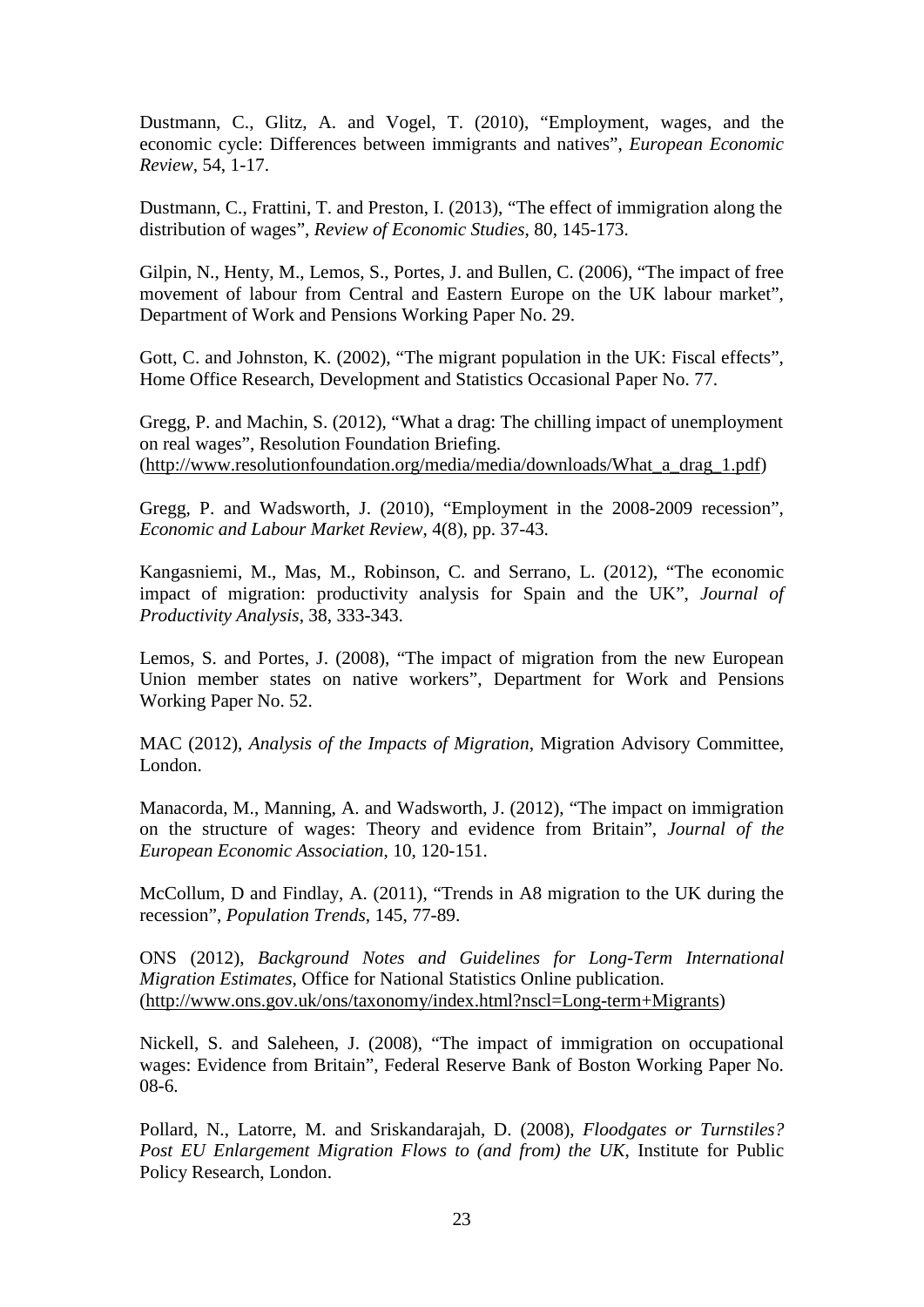Rowthorn, R. (2008), "The fiscal impact of immigration on advanced economies", *Oxford Review of Economic Policy*, 24, 561–581.

Reed, H. and Latorre, M. (2009), "The economic impacts of migration on the UK labour market", Economics of Migration Working Paper 3, Institute for Public Policy Research, London.

Sriskandarajah, D., Cooley, L. and Reed, H. (2005), *Paying their Way: The Fiscal Contribution of Immigrants in the UK*, Institute for Public Policy Research, London.

Vargas-Silva, C. (2011), "The fiscal impact of immigration in the UK", Migration Observatory Briefing, University of Oxford.

Wadsworth, J. (2010), "The UK labour market and immigration", *National Institute Economic Review*, No. 213, R35-R42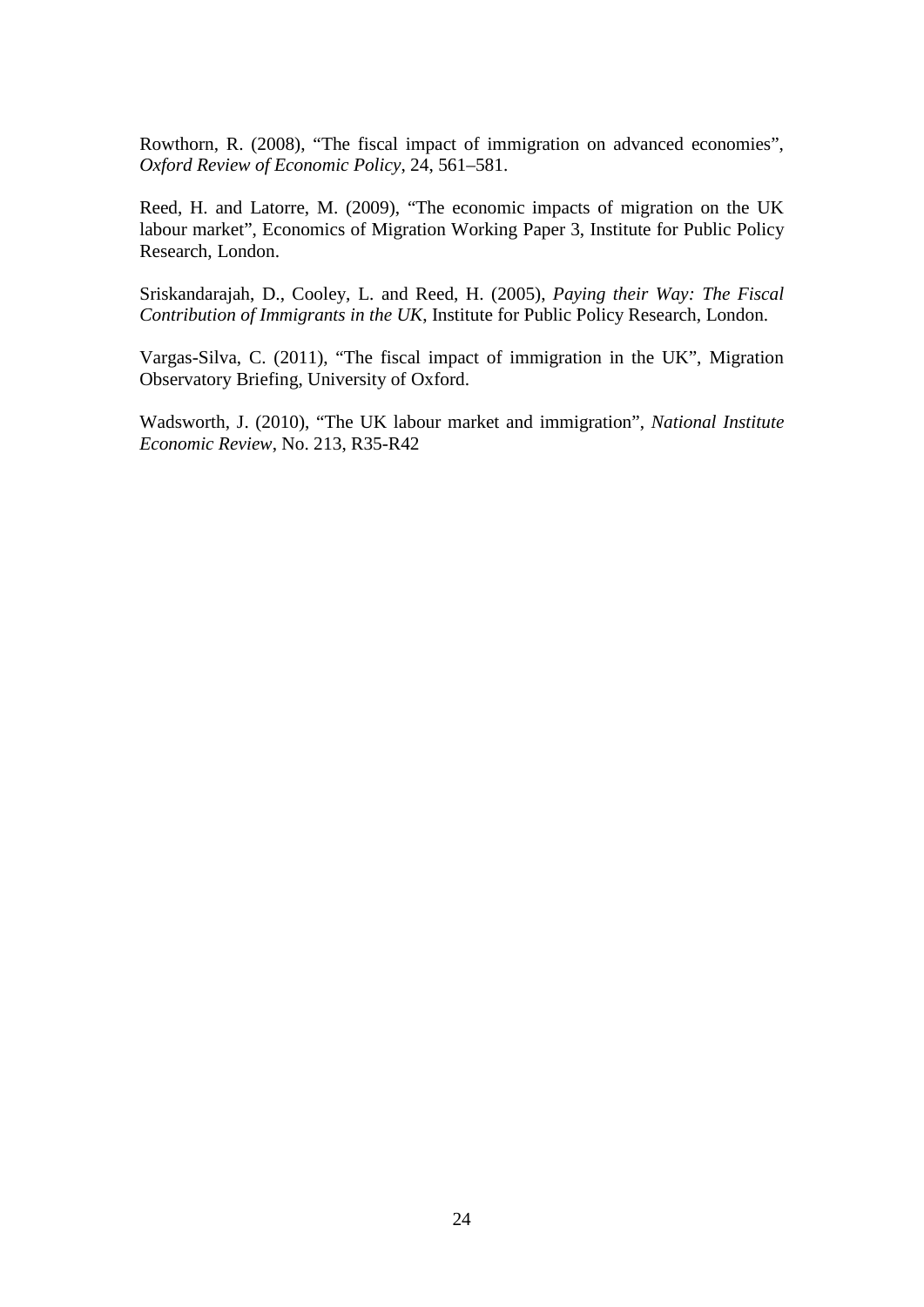#### **APPENDIX**

**2002 2003 2004 2005 2006 2007 2008 2009 2010 2011 Total** *PIIGS* 37,180 45,030 44,490 46,400 43,190 53,850 54,690 57,210 67,620 93,890 543,550 Greece 3,070 3,040 2,750 3,310 3,250 3,660 2,940 2,750 3,270 5,600 33,640 Ireland 8,090 9,170 9,270 10,200 9,510 10,580 10,550 11,050 13,920 17,040 109,380 Italy 7,710 8,120 8,160 10,350 11,060 15,730 16,460 16,880 18,490 24,900 137,880 Portugal 7,910 12,620 13,850 11,710 9,700 12,040 12,980 12,230 12,080 16,350 121,450 Spain 10,400 12,080 10,460 10,830 9,670 11,840 11,760 14,300 19,860 30,000 141,200 *Other EU14* 36,740 37,490 40,400 47,720 48,980 60,560 55,330 48,820 49,210 53,880 479,160 Austria 1,170 1,180 1,220 1,460 1,380 1,780 1,570 1,230 1,350 1,390 13,740 Belgium 1,560 1,440 1,430 1,740 1,730 2,200 2,080 1,880 1,960 2,190 18,190 Denmark 2,110 2,230 2,070 2,200 2,170 2,120 1,770 1,730 1,700 1,860 19,970 Finland 1,330 1,300 1,250 1,330 1,270 1,440 1,300 1,110 1,260 1,290 12,880 France 13,120 12,890 13,470 16,290 17,470 22,960 22,260 19,920 19,680 23,450 181,520 Germany 8,840 9,610 10,410 12,790 13,470 16,770 14,900 12,500 12,220 12,730 124,230 Luxemburg 40 50 50 60 70 80 90 60 60 80 650 Netherlands 4,820 5,280 6,890 7,380 7,060 7,770 6,720 5,710 6,030 5,970 63,620 Sweden 3,750 3,510 3,610 4,470 4,360 5,440 4,640 4,680 4,950 4,920 44,360 *EU8* 9,520 16,890 68,650 236,350 276,540 334,590 230,910 167,670 176,820 181,960 1,699,930 Czech Republic 1,050 1,170 4,670 13,020 10,960 12,290 10,470 8,710 7,260 7,700 77,290 Estonia 160 190 1,060 3,000 2,160 1,680 1,440 1,950 2,240 2,340 16,200 Hungary 680 850 2,550 7,690 8,910 13,870 14,680 13,750 14,200 17,910 95,100 Latvia 350 580 3,700 13,500 11,420 9,320 7,970 20,120 28,280 21,580 116,830

**Table A1: NINo Registrants in the UK by Country of Nationality, 2002-2011**